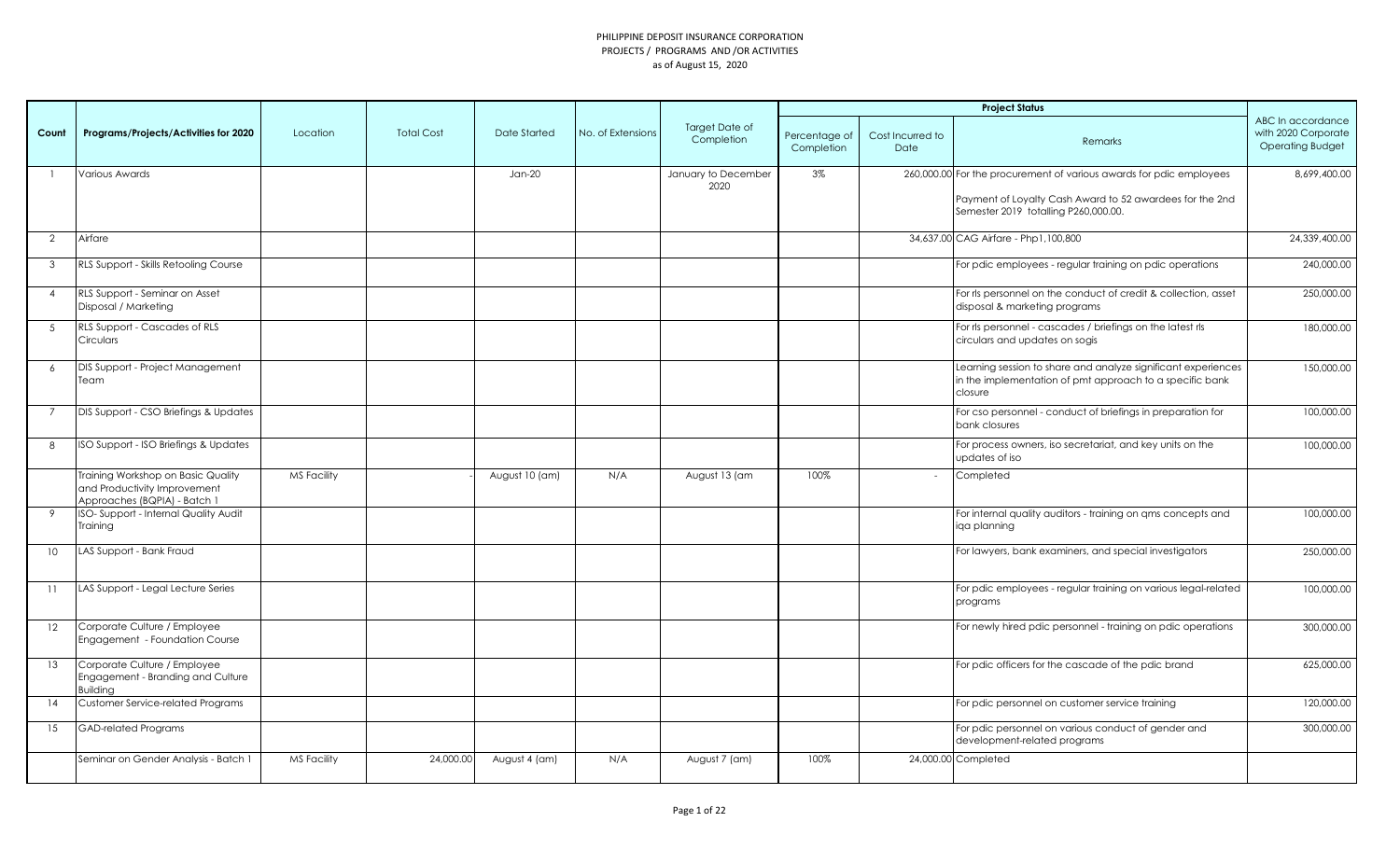|       |                                                                                               |                    |                   |                |                   |                              |                             |                          | <b>Project Status</b>                                                                                                    |                                                                     |
|-------|-----------------------------------------------------------------------------------------------|--------------------|-------------------|----------------|-------------------|------------------------------|-----------------------------|--------------------------|--------------------------------------------------------------------------------------------------------------------------|---------------------------------------------------------------------|
| Count | Programs/Projects/Activities for 2020                                                         | Location           | <b>Total Cost</b> | Date Started   | No. of Extensions | Target Date of<br>Completion | Percentage of<br>Completion | Cost Incurred to<br>Date | Remarks                                                                                                                  | ABC In accordance<br>with 2020 Corporate<br><b>Operating Budget</b> |
|       | Webinar on Mitigating Workplace<br>Sexual Harassment, VAWC and Anti-<br>Bastos Law (RA 11313) | <b>MS Facility</b> | 24,000.00         | August 10 (am) | N/A               | August 13 (am)               | 100%                        |                          | 24,000.00 Completed                                                                                                      |                                                                     |
| 16    | Leadership & Management -<br>Executive Leadership Training                                    |                    |                   |                |                   |                              |                             |                          | For pdic top management                                                                                                  | 300,000.00                                                          |
| 17    | Leadership & Management - Seminar<br>on Performance Coaching Levels 1 &                       |                    |                   |                |                   |                              |                             |                          | For pdic middle management officers                                                                                      | 400,000.00                                                          |
| 18    | Leadership & Management -<br>Supervisory Development Course -<br>Tracks 1-3                   |                    |                   |                |                   |                              |                             |                          | For pdic supervisors                                                                                                     | 360,000.00                                                          |
| 19    | Realignment / Restructuring - Support<br>Programs                                             |                    |                   |                |                   |                              |                             |                          | Realignment / restructuring support programs                                                                             | 200,000.00                                                          |
| 20    | <b>ERS Support Programs</b>                                                                   |                    |                   |                |                   |                              |                             |                          | For pdic bank examiners - briefing / forum on the latest bsp<br>circulars and best practices on on-site bank examination | 75,000.00                                                           |
| 21    | Competency-Based Human Resource<br>System (CBHRS)-related Programs                            |                    |                   |                |                   |                              |                             |                          | For all pdic employees                                                                                                   | 1,500,000.00                                                        |
| 22    | Training on PFRS                                                                              |                    |                   |                |                   |                              |                             |                          | For cg, rls, & eg personnel on the conduct of the updates on<br>pfrs                                                     | 400,000.00                                                          |
| 23    | Anniversary and Other Learning<br>Session                                                     |                    |                   |                |                   |                              |                             |                          | For all pdic employees                                                                                                   | 75,000.00                                                           |
| 24    | Safety Programs on Fire, Earthquake<br>and Other Disaster Preparedness<br>Inititaives         |                    |                   |                |                   |                              |                             |                          | For pdic employees particularly dcb members                                                                              | 75,000.00                                                           |
| 25    | First Aid Training                                                                            |                    |                   |                |                   |                              |                             |                          | For all pdic employees                                                                                                   | 250,000.00                                                          |
| 26    | Government Auditing Standards -<br>related Programs                                           |                    |                   |                |                   |                              |                             |                          | For pdic internal auditors                                                                                               | 150,000.00                                                          |
| 27    | Other Programs / Projects to support<br>specific learning needs                               |                    |                   |                |                   |                              |                             |                          | For pdic employees on the conduct of other programs                                                                      | 500,000.00                                                          |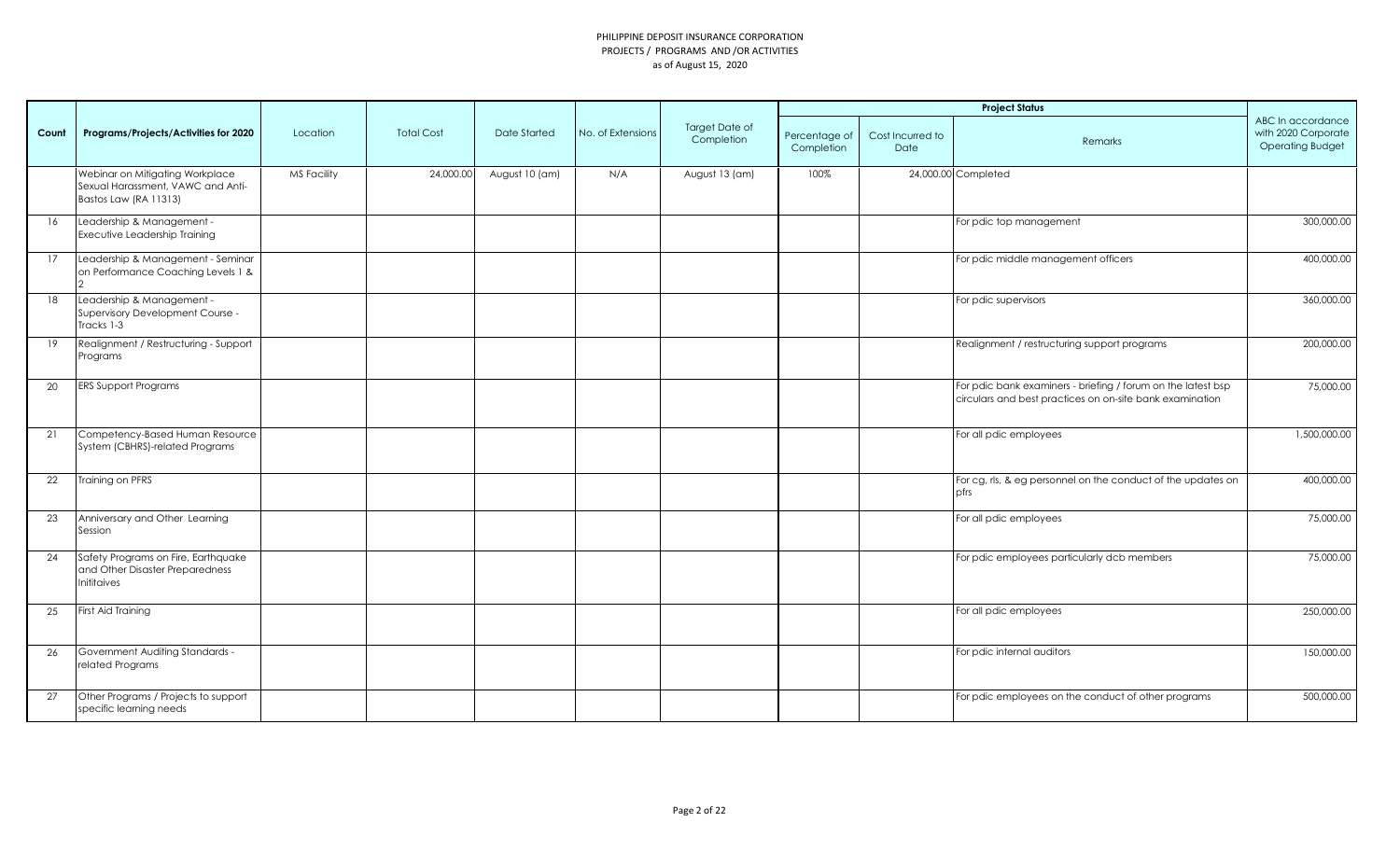|       |                                                                                       |                   |                   |                 |                   |                                     |                             |                          | <b>Project Status</b>                                                                                                                                                                                                                                                                                                                                                                                 |                                                                     |
|-------|---------------------------------------------------------------------------------------|-------------------|-------------------|-----------------|-------------------|-------------------------------------|-----------------------------|--------------------------|-------------------------------------------------------------------------------------------------------------------------------------------------------------------------------------------------------------------------------------------------------------------------------------------------------------------------------------------------------------------------------------------------------|---------------------------------------------------------------------|
| Count | Programs/Projects/Activities for 2020                                                 | Location          | <b>Total Cost</b> | Date Started    | No. of Extensions | <b>Target Date of</b><br>Completion | Percentage of<br>Completion | Cost Incurred to<br>Date | <b>Remarks</b>                                                                                                                                                                                                                                                                                                                                                                                        | ABC In accordance<br>with 2020 Corporate<br><b>Operating Budget</b> |
| 28    | Common Supplies and Equipment<br>(CSE) - Supplies and Other Materials                 | PDIC Ayala Office |                   | January 1, 2020 |                   | December 31, 2020                   |                             |                          | 2,621.52 Office supplies expense/inventory-12,092,068.31<br>COA supplies - 78,185.18<br>Communication equipment - 365,000.00<br>Other supplies and materials expenses - 691,311.57<br>Semi-expendable-machinery and equipment - 2,480,449.08<br>Semi-expendable furniture, fixtures and books -604,775<br>Repairs & maintenance - office buildings - 1,276,809.51<br>CAG Office Supplies - PhP307,046 | 17,588,598.65                                                       |
| 29    | <b>Toners</b>                                                                         |                   |                   |                 |                   |                                     |                             |                          | Network laser -318; small capacity -384; based on assumption<br>of 1 toner per printer per year                                                                                                                                                                                                                                                                                                       | 4,454,892.00                                                        |
| 30    | Maintenance Kit for network laser<br>printers                                         |                   |                   |                 |                   |                                     |                             |                          | Utilization @.5mk/year/printer for 106 printers                                                                                                                                                                                                                                                                                                                                                       | 1,166,000.00                                                        |
| 31    | <b>Official Receipts - Corporate</b>                                                  |                   |                   |                 |                   | Within the year                     |                             |                          | Other supplies and materials for year 2019                                                                                                                                                                                                                                                                                                                                                            | 100,000.00                                                          |
| 32    | Drugs and Medicine Expenses                                                           | <b>PDIC</b>       | 115,665.00        | January         |                   | Within the year                     | 20%                         |                          | 115,665.00 Various drugs and medicine for clinic use.                                                                                                                                                                                                                                                                                                                                                 | 573,425.00                                                          |
| 33    | <b>Medical Supplies</b>                                                               | <b>PDIC</b>       | 1,186,370.00      | January         |                   | Within the year                     | 75%                         |                          | 1,186,370.00 Various medical supplies for clinic use                                                                                                                                                                                                                                                                                                                                                  | 1,587,292.00                                                        |
| 34    | Other supplies and materials for field<br>operations                                  |                   |                   | January         |                   | Within the year                     | 22%                         |                          | 63,625.00 Various complimentary services (coffee/candies/water)                                                                                                                                                                                                                                                                                                                                       | 287,400.00                                                          |
| 35    | Semi-Expendable, Furniture, Fixtures<br>and Books                                     |                   |                   |                 |                   |                                     |                             |                          | For the procurement of various legal books                                                                                                                                                                                                                                                                                                                                                            | 70,000.00                                                           |
| 36    | Various Books                                                                         |                   |                   |                 |                   |                                     |                             |                          | Various books                                                                                                                                                                                                                                                                                                                                                                                         | 40,000.00                                                           |
| 37    | Book on ISO 27000 Standards                                                           |                   |                   |                 |                   |                                     |                             |                          | Book on iso 27000 standards materials thru the dept. of trade<br>and industry, philippine national standards (in preparation of<br>iso 27001 certification)                                                                                                                                                                                                                                           | 210,000,00                                                          |
| 38    | Procurement of Open 8 layered Steel Taguig & Cupang<br>Shelves                        | Warehouse         | 1,110,000.00      | January 1, 2020 |                   | December 31, 2020                   | 50%                         |                          | 553,500.00 Open 8 layered steel shelves                                                                                                                                                                                                                                                                                                                                                               | 1,110,000.00                                                        |
| 39    | <b>Electricity Expenses - Lease Contract -</b><br>Interim Office - Centralized Aircon | PDIC Ayala Office | 29,526,381.48     | January 1, 2020 |                   | December 30, 2020                   | 76%                         |                          | 22,503,429.36 Contract with SSS for the lease of PDIC Offices and parking<br>slot at SSS Makati Building<br>• Paid - September Billing                                                                                                                                                                                                                                                                | 54,960,496,00                                                       |
| 40    | Water Expenses - Interim Office                                                       | PDIC Ayala Office | 6,031,814.40      | January 1, 2020 |                   | December 30, 2020                   | 74%                         |                          | 4,452,150.45 Contract with SSS for the lease of PDIC Offices and parking<br>slot at SSS Makati Building<br>· Paid - September Billing                                                                                                                                                                                                                                                                 | 5,939,167.00                                                        |
| 41    | Courier Services for Travel Related                                                   |                   |                   |                 |                   |                                     |                             |                          | Courier services for travel related                                                                                                                                                                                                                                                                                                                                                                   | 1,050.00                                                            |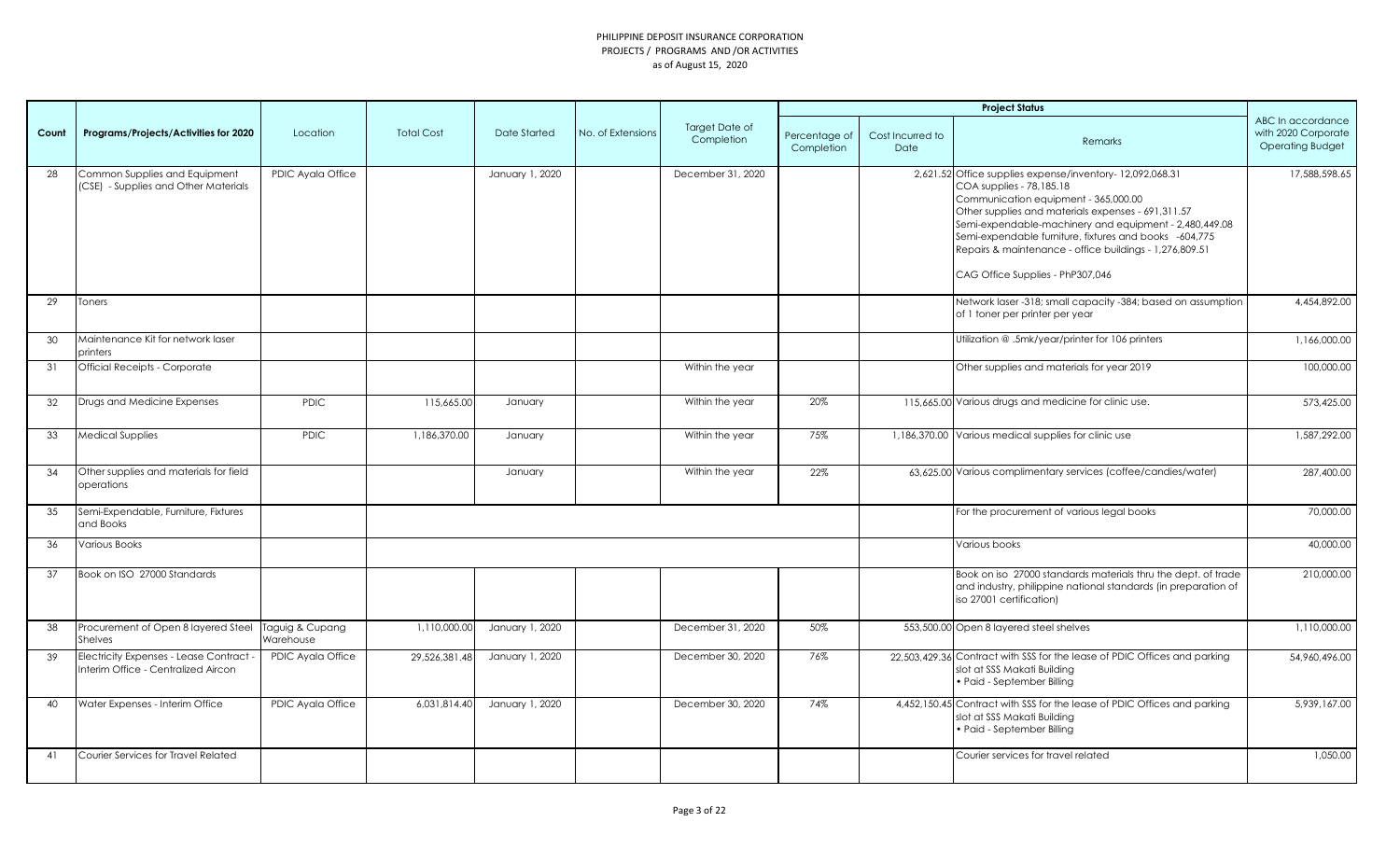|       |                                                          |                   |                   |                 |                   |                              |                             |                          | <b>Project Status</b>                                                                                    |                                                                     |
|-------|----------------------------------------------------------|-------------------|-------------------|-----------------|-------------------|------------------------------|-----------------------------|--------------------------|----------------------------------------------------------------------------------------------------------|---------------------------------------------------------------------|
| Count | Programs/Projects/Activities for 2020                    | Location          | <b>Total Cost</b> | Date Started    | No. of Extensions | Target Date of<br>Completion | Percentage of<br>Completion | Cost Incurred to<br>Date | Remarks                                                                                                  | ABC In accordance<br>with 2020 Corporate<br><b>Operating Budget</b> |
| 42    | LBC (documents during field<br>operations)               |                   |                   |                 |                   |                              |                             |                          | Domestic express mail service (dems) and lbc (documents)<br>during field operations                      | 600.00                                                              |
| 43    | Legal and Travel Related - LBC<br>(Documents)            |                   |                   |                 |                   |                              |                             |                          | Legal and travel related - Ibc (documents)                                                               | 600.00                                                              |
| 44    | Legal and Travel Related - LBC<br>(Documents)            |                   |                   |                 |                   |                              |                             |                          | Legal and travel related - Ibc (documents)                                                               | 900.00                                                              |
| 45    | COURIER SERVICES (XIMEX/AIR 21/LBC)                      |                   |                   |                 |                   |                              |                             |                          | For ahc & corporate cases                                                                                | 2,250.00                                                            |
| 46    | Registered Mail and Private Courier                      |                   |                   |                 |                   |                              |                             |                          | Domestic express mail service and courier service<br>(documents)                                         | 19,056.00                                                           |
| 47    | Registered mail and LBC                                  |                   |                   |                 |                   |                              |                             |                          | Domestic express mail service and courier service<br>(documents)                                         | 21,985.00                                                           |
| 48    | Registered Mail and Private Courier                      |                   |                   |                 |                   |                              |                             |                          | Domestic express mail service and courier services<br>(documents)                                        | 18,985.00                                                           |
| 49    | Registered Mail and Private Courier                      |                   |                   |                 |                   |                              |                             |                          | Domestic express mail service and courier services<br>(documents)                                        | 3,750.00                                                            |
| 50    | Postage and Courier Services -<br>Expressage             | PDIC Ayala Office | 472,500.00        | January 1, 2020 |                   | December 31, 2020            | 0%                          |                          | 0.00 Courier services (ximex/air21/lbc)                                                                  | 472,500.00                                                          |
| 51    | Postage and Courier Services -<br>Registered Mail        | PDIC Ayala Office | 3,843,121.00      | January 1, 2020 |                   | December 31, 2020            | 35%                         |                          | 1,349,066.00 Registered mails                                                                            | 3,843,121.00                                                        |
| 52    | Postage and Courier Services - DEMS                      | PDIC Ayala Office | 415,325.00        | January 1, 2020 |                   | December 31, 2020            | 34%                         |                          | 139,849.00 Domestic express and mail service (dems)                                                      | 415,325.00                                                          |
| 53    | Postage and Courier Services - IEMS                      | PDIC Ayala Office | 45,860.00         | January 1, 2020 |                   | December 31, 2020            | 6.45                        |                          | 2,960.00 International express mail service (iems)                                                       | 45,860.00                                                           |
| 54    | Postage and Courier Services -<br>Ordinary Mails         | PDIC Ayala Office | 1,329.00          | January 1, 2020 |                   | December 31, 2020            | 0%                          |                          | 0.00 Ordinary mails                                                                                      | 1,329.00                                                            |
| 55    | <b>ISDN</b> charges                                      |                   |                   |                 |                   |                              |                             |                          | <b>ISDN</b> charges                                                                                      | 1,833,525.00                                                        |
| 56    | PLDT landline plus                                       |                   |                   |                 |                   |                              |                             |                          | PLDT landline plus                                                                                       | 373,560.00                                                          |
| 57    | <b>PLDT</b> direct lines                                 |                   |                   |                 |                   |                              |                             |                          | PLDT direct lines                                                                                        | 188,992.00                                                          |
| 58    | Prepaid Cards / Auto Load (while on<br>field operations) |                   |                   |                 |                   |                              |                             |                          | For purchase of prepaid cards in communicating to pdic and<br>other branches of closed banks during focs | 3,600.00                                                            |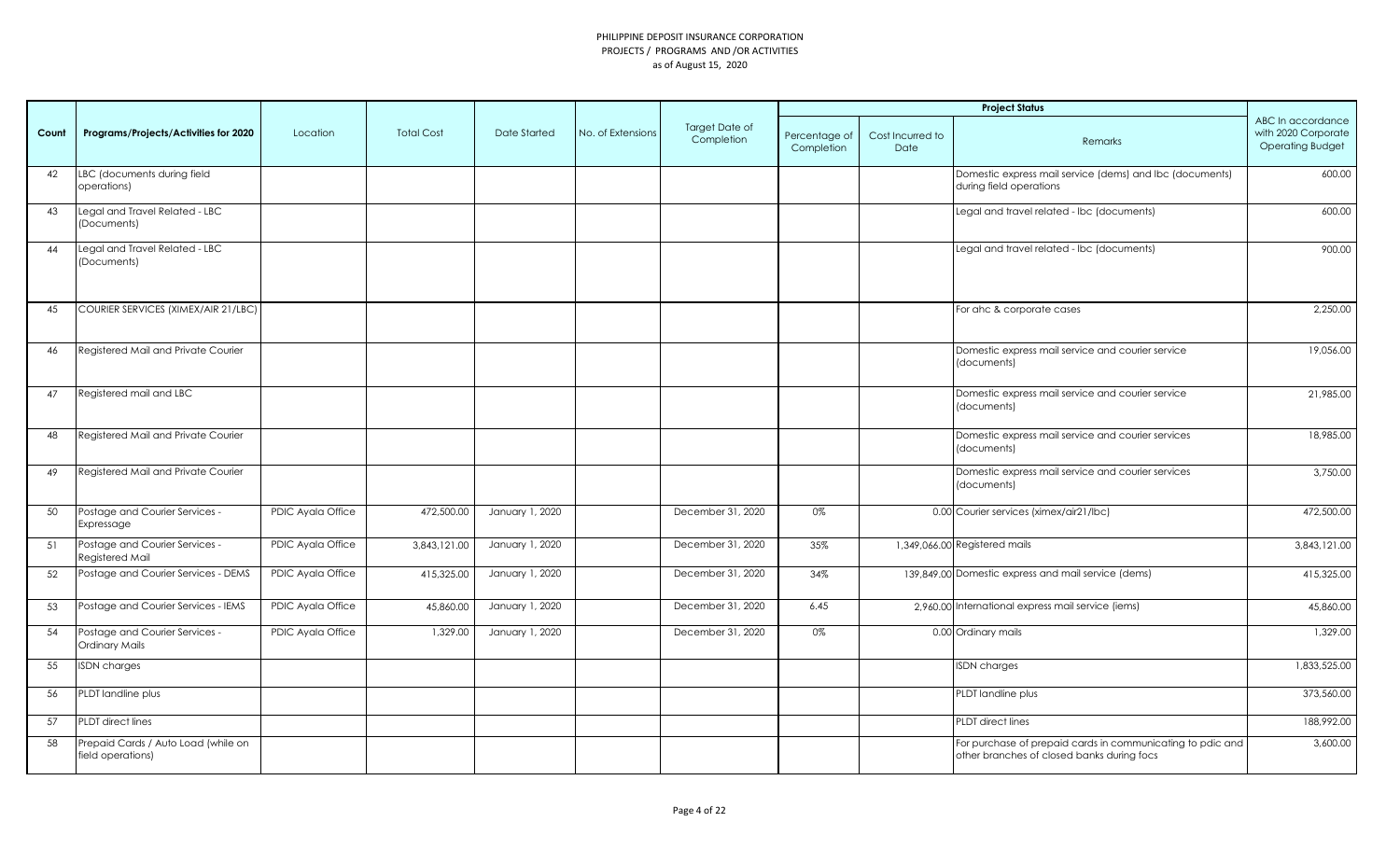|       |                                                        |                   |                   |                 |                   |                                     |                             |                          | <b>Project Status</b>                                                                                                   |                                                                     |
|-------|--------------------------------------------------------|-------------------|-------------------|-----------------|-------------------|-------------------------------------|-----------------------------|--------------------------|-------------------------------------------------------------------------------------------------------------------------|---------------------------------------------------------------------|
| Count | Programs/Projects/Activities for 2020                  | Location          | <b>Total Cost</b> | Date Started    | No. of Extensions | <b>Target Date of</b><br>Completion | Percentage of<br>Completion | Cost Incurred to<br>Date | Remarks                                                                                                                 | ABC In accordance<br>with 2020 Corporate<br><b>Operating Budget</b> |
| 59    | Prepaid Cards/Auto Load (while on<br>field operations) |                   |                   |                 |                   |                                     |                             |                          | Official calls in excess of entitlement                                                                                 | 1,200.00                                                            |
| 60    | Prepaid Cards/Auto Load (while on<br>field operations) |                   |                   |                 |                   |                                     |                             |                          | Official calls in excess of entitlement                                                                                 | 1,200.00                                                            |
| 61    | Telephone/Mobile                                       |                   |                   |                 |                   |                                     |                             |                          | For official use of evp-ers staff                                                                                       | 1,800.00                                                            |
| 62    | Prepaid Card/Autoload                                  |                   |                   |                 |                   |                                     |                             |                          | No expenses incurred for prepaid card/autoload as of<br>August 15, 2020.                                                | 8,700.00                                                            |
| 63    | Telephone Expenses - Mobile -<br><b>Prepaid Cards</b>  | PDIC Ayala Office | 30,000.00         | January 1, 2020 |                   | December 31, 2020                   | 100%                        |                          | 30,000.00 Moianjo Enterprises - Procurement of 110 pcs Globe Prepaid<br>Cards and 140 pcs Smart Prepaid Cards<br>• Paid | 30,000.00                                                           |
| 64    | Mobile Prepaid Cards                                   |                   |                   |                 |                   |                                     |                             |                          | Mobile - prepaid cards (PR is already with PPD. Awaiting<br>delivery.)                                                  | 22,800.00                                                           |
| 65    | Prepaid Cards-Auto Load                                |                   |                   |                 |                   |                                     | 32%                         |                          | 10,500.00 For the officers (w/out wcf) and staff of op                                                                  | 32,400.00                                                           |
| 66    | Prepaid Cards/Auto Load (while on<br>field operations) |                   |                   | February        |                   | Within the year                     | 2%                          | 800.00                   | Prepaid calls on field assignments                                                                                      | 35,100.00                                                           |
| 67    | Prepaid Card/Autoload (Sched. No. 9                    |                   |                   |                 |                   |                                     |                             |                          | To be used during field operations                                                                                      | 35,100.00                                                           |
| 68    | Prepaid Cards (Field Assignment)                       |                   |                   |                 |                   |                                     |                             |                          | Communication                                                                                                           | 41,100.00                                                           |
| 69    | Wireless facility for Unit Heads and up                |                   |                   |                 |                   |                                     |                             |                          | Wireless facility for unit heads and up                                                                                 | 1,758,498.00                                                        |
| 70    | Wireless facility for ITG personnel                    |                   |                   |                 |                   |                                     |                             |                          | Wireless facility for itg personnel                                                                                     | 36,000.00                                                           |
| 71    | Leased line from PDIC HO to<br>secondary back up site  |                   |                   |                 |                   |                                     |                             |                          | Connection to secondary backup site                                                                                     | 1,180,000.00                                                        |
| 72    | Secondary Internet Service                             |                   |                   |                 |                   |                                     |                             |                          | Secondary ISP                                                                                                           | 498,194.00                                                          |
| 73    | Primary Internet Service                               |                   |                   |                 |                   |                                     |                             |                          | Primary ISP                                                                                                             | 406,637.00                                                          |
| 74    | Internet Service for Public Wifi                       |                   |                   |                 |                   |                                     |                             |                          | Internet service for public wifi                                                                                        | 300,000.00                                                          |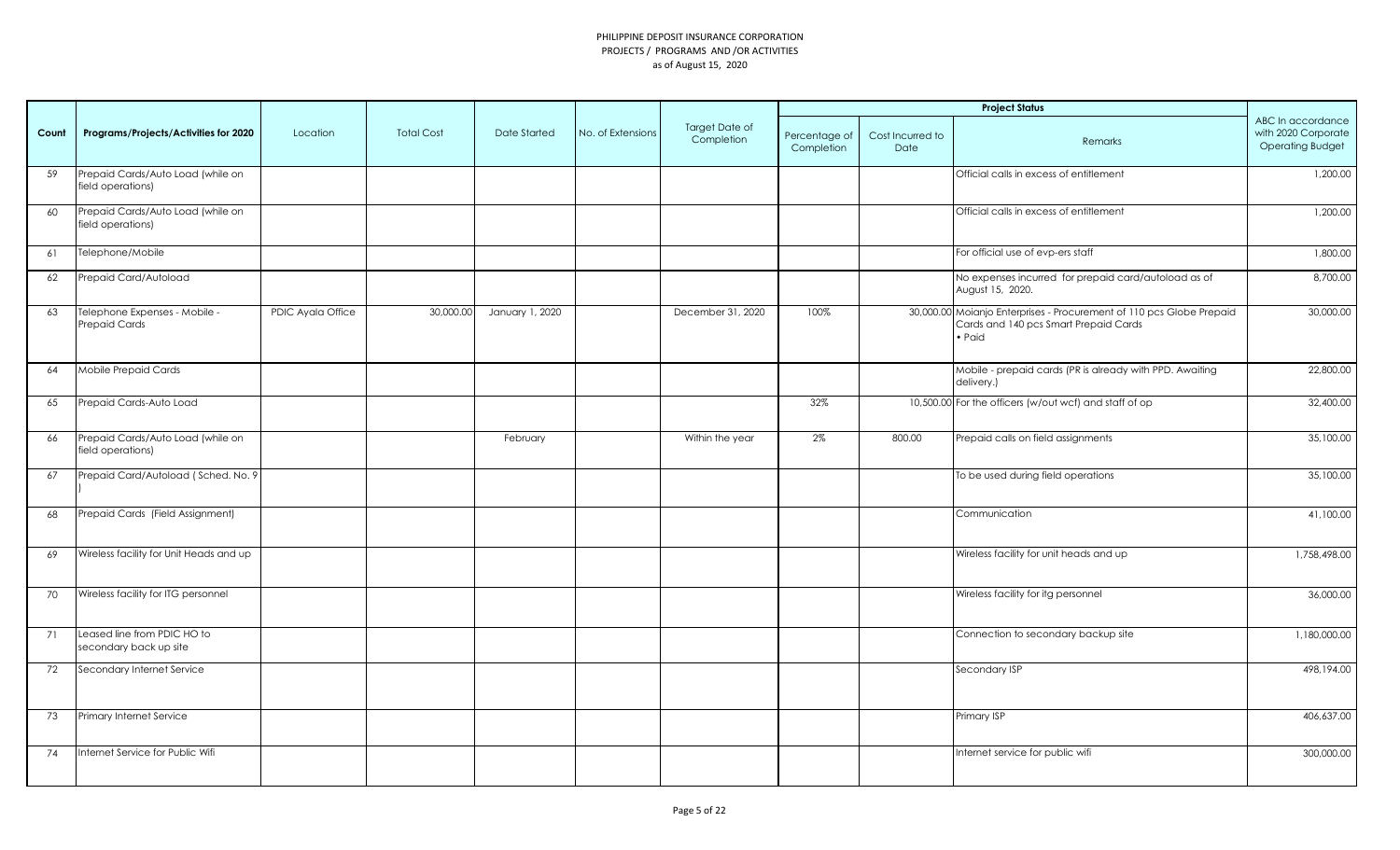|       |                                                                                             |          |                   |              |                   |                              |                             |                          | <b>Project Status</b>                                                                   |                                                                     |
|-------|---------------------------------------------------------------------------------------------|----------|-------------------|--------------|-------------------|------------------------------|-----------------------------|--------------------------|-----------------------------------------------------------------------------------------|---------------------------------------------------------------------|
| Count | Programs/Projects/Activities for 2020                                                       | Location | <b>Total Cost</b> | Date Started | No. of Extensions | Target Date of<br>Completion | Percentage of<br>Completion | Cost Incurred to<br>Date | Remarks                                                                                 | ABC In accordance<br>with 2020 Corporate<br><b>Operating Budget</b> |
| 75    | LRA leased line                                                                             |          |                   |              |                   |                              |                             |                          | Leased line for LRA(1mbps)                                                              | 234,179.00                                                          |
| 76    | Social Media Internet                                                                       |          |                   |              |                   |                              |                             |                          | Internet access for cag personnel                                                       | 24,000.00                                                           |
| 77    | Alternate WCF for Excom Members                                                             |          |                   |              |                   |                              |                             |                          | Wireless facility for excom members                                                     | 210,000.00                                                          |
| 78    | PREPAID INTERNET CARD FOR FIELD<br><b>OPERATION</b>                                         |          |                   |              |                   |                              |                             |                          | Communication                                                                           | 35,100.00                                                           |
| 79    | Publication of Notice to Depositors<br>(CSO)                                                |          |                   |              |                   |                              |                             |                          | 24,192.00 Based on projected number of bank closures for 2020                           | 1,400,460.00                                                        |
| 80    | Publication of Regulatory Issuances                                                         |          |                   |              |                   |                              |                             |                          | Based on number of forecast ris for implementation                                      | 1,154,560.00                                                        |
| 81    | Publication of financial Literacy<br>Campaign ads (National Broadsheet)                     |          |                   |              |                   |                              |                             |                          | 107,520.00 For public awareness campaign: (5cols. x 24cm ads on<br>national broadsheet) | 871,365.00                                                          |
| 82    | Publication of Financial Literacy<br>campaign ads (Local Newspaper)                         |          |                   |              |                   |                              |                             |                          | For public awareness campaign: 1/2 page ads on local<br>newspaper                       | 216,115.00                                                          |
| 83    | Publication of Invitation to Bid<br>(Corporate Properties for<br>Sale/National Broadsheet)  |          |                   |              |                   |                              |                             |                          | 80,497.55 Based on projected number of public biddings for 2020                         | 463,885.00                                                          |
| 84    | Publication of Invitation to Bid<br>(Corporate Properties for Sale/Local<br>Newspaper)      |          |                   |              |                   |                              |                             |                          | Based on projected number of public biddings for 2020                                   | 432,225.00                                                          |
| 85    | Publication of Depositor Protection<br>and Awareness Week (National<br>Broadsheet))         |          |                   |              |                   |                              |                             |                          | For public awareness campaign: 1 full page ad on national<br>broadsheet                 | 230,912.00                                                          |
| 86    | Publication of Depositor Protection<br>and Awareness Week (Local<br>Newspaper)              |          |                   |              |                   |                              |                             |                          | For public awareness campaign: 3 full page ad on local<br>newspaper                     | 259,335.00                                                          |
| 87    | Publication of PDIC Special Events<br>(Anniversary, etc.)                                   |          |                   |              |                   |                              |                             |                          | For public awareness: 1 full page ad on national broadsheet                             | 230,912.00                                                          |
| 88    | Publication of Invitation to Bid<br>(Procurement related ads): IT related<br>advertisements |          |                   |              |                   |                              |                             |                          | Compliance with publication requirements                                                | 62,244.00                                                           |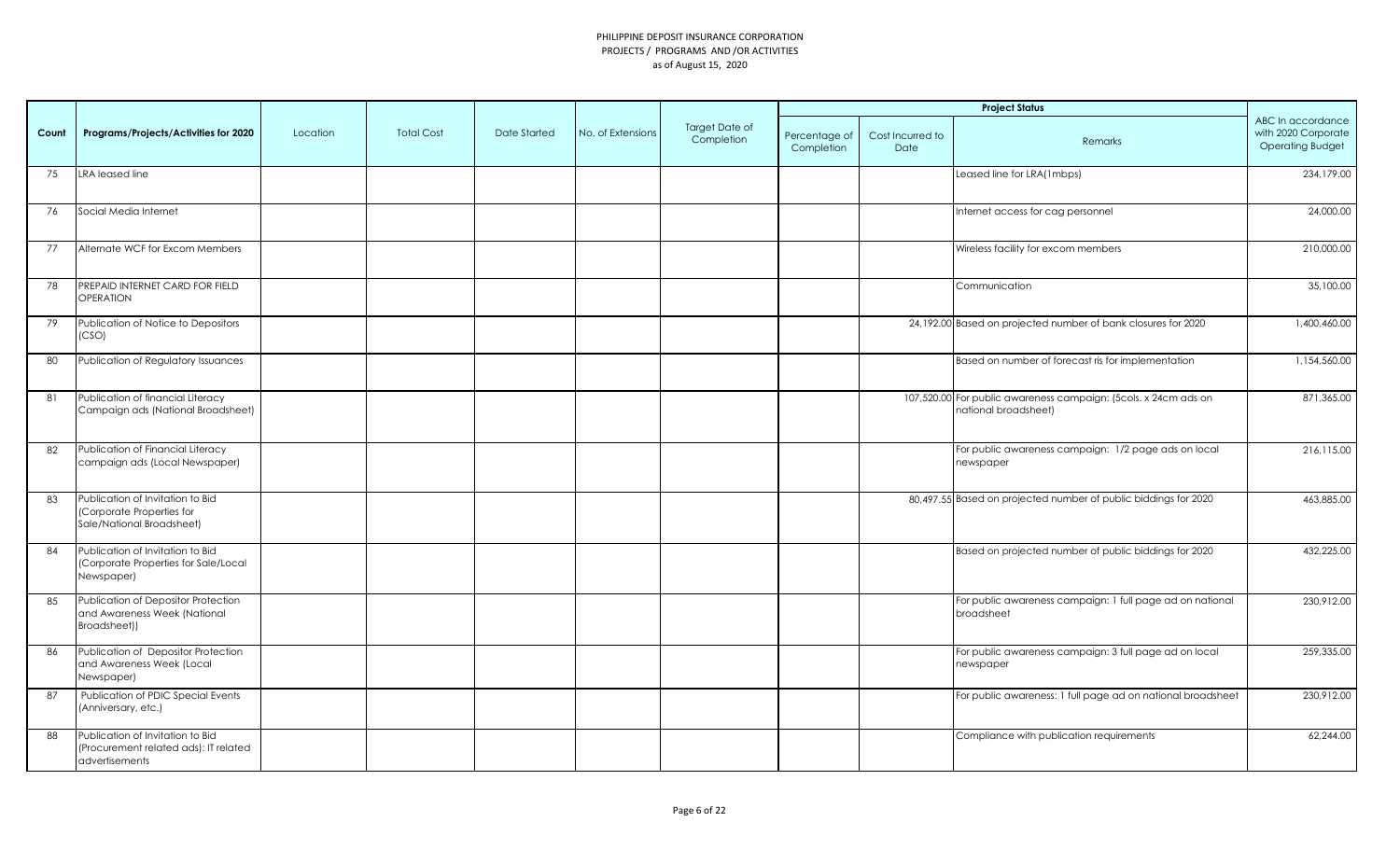|       |                                                                                                               |          |                   |              |                   |                              |                             |                          | <b>Project Status</b>                                                                                                                        |                                                                     |
|-------|---------------------------------------------------------------------------------------------------------------|----------|-------------------|--------------|-------------------|------------------------------|-----------------------------|--------------------------|----------------------------------------------------------------------------------------------------------------------------------------------|---------------------------------------------------------------------|
| Count | Programs/Projects/Activities for 2020                                                                         | Location | <b>Total Cost</b> | Date Started | No. of Extensions | Target Date of<br>Completion | Percentage of<br>Completion | Cost Incurred to<br>Date | Remarks                                                                                                                                      | ABC In accordance<br>with 2020 Corporate<br><b>Operating Budget</b> |
| 89    | Publication of Invitation to Bid<br>(Procurement related ads): ASG<br>related advertisements                  |          |                   |              |                   |                              |                             |                          | Compliance with publication requirements                                                                                                     | 62,244.00                                                           |
| 90    | Publication of Invitation to Bid<br>(Procurement related ads): HRG<br>related advertisements                  |          |                   |              |                   |                              |                             |                          | Compliance with publication requirements                                                                                                     | 31,122.00                                                           |
| 91    | Notice to the Public: Various Advisories<br>(Scam/Fraud and etc.)                                             |          |                   |              |                   |                              |                             |                          | For public awareness                                                                                                                         | 116,182.00                                                          |
| 92    | Publication of Job Placement                                                                                  |          |                   |              |                   |                              |                             |                          | Additional manpower services (2 ads x php58,091) x 1 day<br>publication                                                                      | 116,182.00                                                          |
| 93    | Other media: online advertisements<br>(social ads)                                                            |          |                   |              |                   |                              |                             |                          | Social media ads                                                                                                                             | 150,000.00                                                          |
| 94    | Other media: Job placement (website<br>career portal)                                                         |          |                   |              |                   |                              |                             |                          | Job online posting in a website career portal                                                                                                | 150,640.00                                                          |
| 95    | PDIC Informercial production and ad<br>placement                                                              |          |                   |              |                   |                              |                             |                          | Informercial production : three (3) infomercial @ php300,000;<br>informercial ad placement; 150 spots @php68,900 and 150<br>spots @php71,200 | 21,915,000.00                                                       |
| 96    | Radio campaign in the provinces for<br>the promotion of public bidding and<br>other asset disposal activities |          |                   |              |                   |                              |                             |                          | Promotion of public bidding and other asset disposal activities                                                                              | 9,006,000.00                                                        |
| 97    | Buy-out of 5-minute segment                                                                                   |          |                   |              |                   |                              |                             |                          | 12 episodes @ php358,000                                                                                                                     | 4,296,000.00                                                        |
| 98    | Audio Visual Presentation (AVP)<br>Production                                                                 |          |                   |              |                   |                              |                             |                          | For public awareness information campaign on deposit<br>insurance: one (1) avp @ php1,000,000                                                | 1,000,000.00                                                        |
| 99    | Announcements of takeover and<br>payout operations                                                            |          |                   |              |                   |                              |                             |                          | Announcement of takeover and dbf (php1,000 @ 20 banks)                                                                                       | 20,000.00                                                           |
| 100   | Printing of Understanding Deposit<br>Insurance (Brochure)                                                     |          |                   |              |                   |                              |                             |                          | For public awareness: printing of understanding deposit<br>insurance (brochure)- 2m cps @ php1.25                                            | 2,500,000.00                                                        |
| 101   | Printing of Understanding Receivership<br>of Banks (Brochure)                                                 |          |                   |              |                   |                              |                             |                          | For public awareness: printing of understanding receivership<br>of banks (brochure)- 2m cps @ php1.25                                        | 2,500,000.00                                                        |
| 102   | Printing of Creative Information<br>Materials                                                                 |          |                   |              |                   |                              |                             |                          | For public awareness: printing of creative information<br>materials- 50,000 copies @ php20.60)                                               | 1,030,000.00                                                        |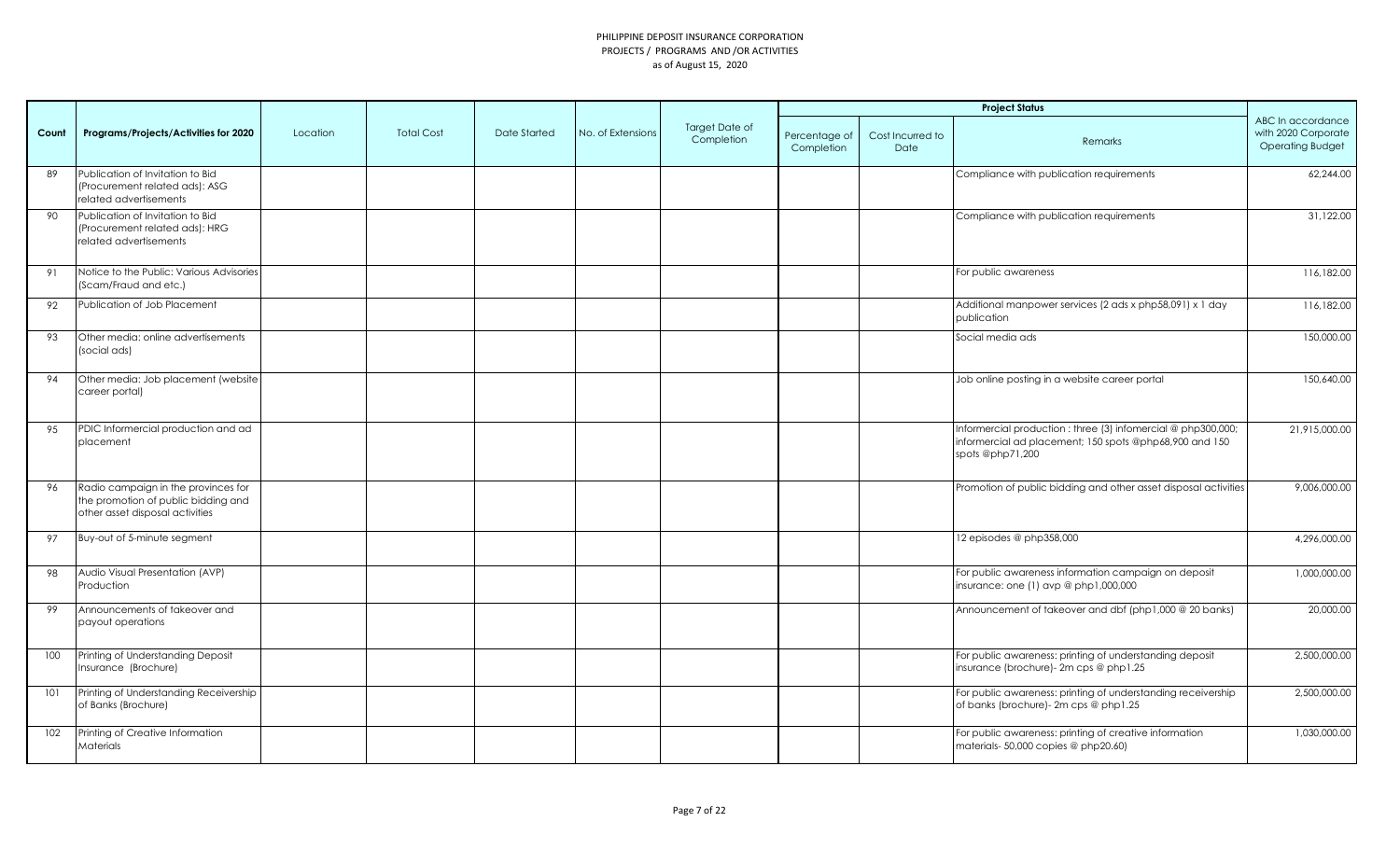|       |                                                                       |                                |                   |                 |                   |                                     |                             |                          | <b>Project Status</b>                                                                                                                                                                                                                  |                                                                     |
|-------|-----------------------------------------------------------------------|--------------------------------|-------------------|-----------------|-------------------|-------------------------------------|-----------------------------|--------------------------|----------------------------------------------------------------------------------------------------------------------------------------------------------------------------------------------------------------------------------------|---------------------------------------------------------------------|
| Count | Programs/Projects/Activities for 2020                                 | Location                       | <b>Total Cost</b> | Date Started    | No. of Extensions | <b>Target Date of</b><br>Completion | Percentage of<br>Completion | Cost Incurred to<br>Date | Remarks                                                                                                                                                                                                                                | ABC In accordance<br>with 2020 Corporate<br><b>Operating Budget</b> |
| 103   | Digital Printing of various information<br>collaterals                |                                |                   |                 |                   |                                     |                             |                          | 29,500.00 For public awareness: printing of various information<br>collaterals (ie. for iso audit and citizen;s charter compliance,<br>anvil nomination entry materials, exhibit materials (ie. kabisig<br>expo, hudcc, orobest, etc.) | 300,000.00                                                          |
| 104   | Printing and Publication                                              |                                |                   |                 |                   |                                     |                             |                          | Printing of leaflets, brochures, flyers, banners                                                                                                                                                                                       | 500,000.00                                                          |
| 105   | Compendium of Regulatory Issuances<br>$(RI)$                          |                                |                   |                 |                   |                                     |                             |                          | Compendium of regulatory issuances (ri)-1,500 cps @<br>php250.00                                                                                                                                                                       | 375,000.00                                                          |
| 106   | Printing of PDIC Publication                                          |                                |                   |                 |                   |                                     |                             |                          | For public awareness: printing of pdic publication                                                                                                                                                                                     | 250,000.00                                                          |
| 107   | Printing of PDIC Researches                                           |                                |                   |                 |                   |                                     |                             |                          | For public awareness: printing of pdic researches (two<br>occassional papers @ 1,000 cps each)                                                                                                                                         | 200,000.00                                                          |
| 108   | Printing of Filing Deposit Insurance<br>Claims (Brochure)             |                                |                   |                 |                   |                                     |                             |                          | For public awareness: filing deposit insurance claims<br>(brochure) - 50,000 cps @ php1.3905                                                                                                                                           | 69,525.00                                                           |
| 109   | Notice to Depositors                                                  |                                |                   |                 |                   | Within the year                     | 2%                          | 5,850,00                 | Printing and binding expense for takeover and cso                                                                                                                                                                                      | 300,000.00                                                          |
| 110   | Printing of Stakeholders Tarpaulin<br>requests (PSE/DPRM/NSO, et. al) |                                |                   |                 |                   |                                     |                             |                          | For linkaging with various stakeholders: printing of stakeholders<br>tarpaulin requests (pse/dprm/nso, et. al)                                                                                                                         | 20,000.00                                                           |
| 111   | Printing of DPAW streamer                                             |                                |                   |                 |                   |                                     |                             |                          | In celebration/commemoration of dpaw on june 16-22                                                                                                                                                                                     | 3,000.00                                                            |
| 112   | Security Deposit - Lease Contract (2<br>mos)                          | <b>PDIC Avala Office</b>       | 2.763.784.80      | July 1, 2020    |                   | December 30, 2020                   | 100%                        |                          | 2,763,784.80 Contract with SSS for the lease of PDIC Offices and parking<br>slot at SSS Makati Building<br>• Paid - Additional Security Deposit Lease of Office Spaces<br>and Parking Slots in SSS Makati Building                     | 29,192,036.00                                                       |
| 113   | Rent Expense- Interim Office                                          | PDIC Ayala Office              | 137,514,899.05    | January 1, 2020 |                   | December 30, 2020                   | 74%                         |                          | 101,501,563.68 Contract with SSS for the lease of PDIC Offices and parking<br>slot at SSS Makati Building<br>• Paid - September Billing                                                                                                | 139,477,204.00                                                      |
| 114   | Rent Expense - Rental/lease of 54<br>Parking Slots                    | PDIC Ayala Office              | 3,936,290.04      | January 1, 2020 |                   | December 30, 2020                   | 75%                         |                          | 2,952,217.53 Contract with SSS for the lease of PDIC Offices and parking<br>slot at SSS Makati Building<br>• Paid - September Billing                                                                                                  | 4,000,000.00                                                        |
| 115   | Rent Expense - Taguig and Cupang<br>Warehouse                         | Taguig and Cupang<br>Warehosue | 234,000.00        | January 1, 2020 |                   | December 31, 2020                   | $6\%$                       |                          | 14,406.00 JY & Sons Realty<br>· Paid - January Billing<br>• April to June Billing - for processing of billing                                                                                                                          | 2.948.400.00                                                        |
| 116   | Rental Services for Photocopying<br>Machine                           | PDIC Ayala Office              | 2,020,604.00      | January 1, 2020 |                   | December 31, 2020                   | 24%                         |                          | 475,000.00 Rental services for photocopying machine                                                                                                                                                                                    | 2,020,604.00                                                        |
| 117   | Rent Expense-Rental of Warehouse                                      |                                |                   |                 |                   |                                     |                             |                          | Rent expense - rental of warehouse                                                                                                                                                                                                     | 1,551,000.00                                                        |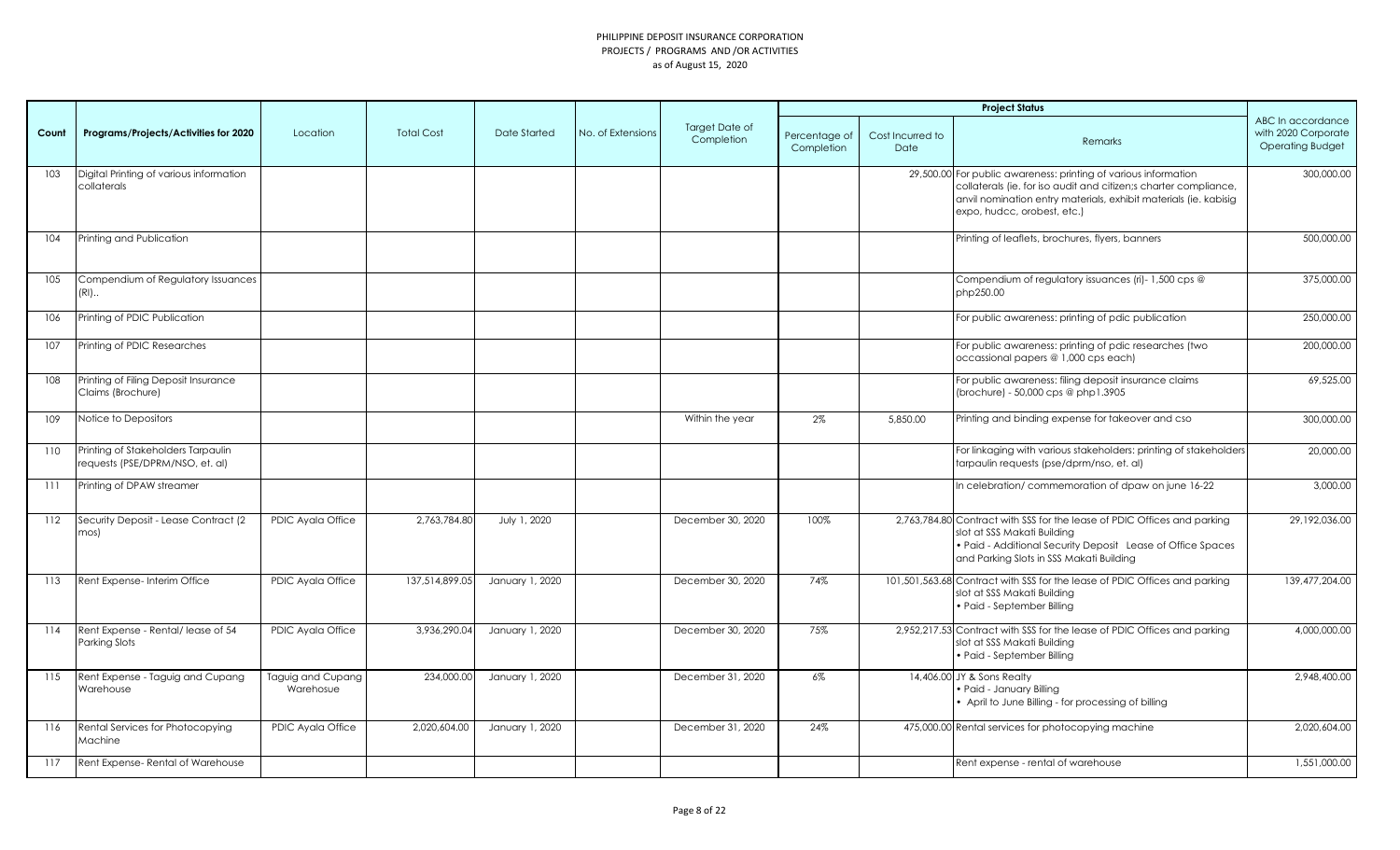|       |                                                                                                                                               |                        |                   |                  |                   |                                     |                             |                          | <b>Project Status</b>                                                                                                                                                                                                                                                                                                                                                                        |                                                                     |
|-------|-----------------------------------------------------------------------------------------------------------------------------------------------|------------------------|-------------------|------------------|-------------------|-------------------------------------|-----------------------------|--------------------------|----------------------------------------------------------------------------------------------------------------------------------------------------------------------------------------------------------------------------------------------------------------------------------------------------------------------------------------------------------------------------------------------|---------------------------------------------------------------------|
| Count | Programs/Projects/Activities for 2020                                                                                                         | Location               | <b>Total Cost</b> | Date Started     | No. of Extensions | <b>Target Date of</b><br>Completion | Percentage of<br>Completion | Cost Incurred to<br>Date | Remarks                                                                                                                                                                                                                                                                                                                                                                                      | ABC In accordance<br>with 2020 Corporate<br><b>Operating Budget</b> |
| 118   | Rent Expense - Indoor Ornamental<br>Plants                                                                                                    | PDIC Ayala Office      | 86,436.00         | January 1, 2020  |                   | June 30, 2020                       | 33%                         |                          | 28.812.00 LOLA BEBS GARDEN, ATBP, For the Rental of Fresh Indoor<br>Ornamental Plants including its maintenance at the PDIC<br>Ayala Office for January to June 2020<br>• March & June Billing - for processing of payment<br>• Awarded to CVAP Construction the Rental of Fresh Indoor<br>Ornamental Plants including its maintenance at the PDIC<br>Ayala Office for July to December 2020 | 172.873.00                                                          |
| 119   | Rental of IT Equipment                                                                                                                        |                        |                   |                  |                   |                                     |                             |                          | In case of multiple bank closure                                                                                                                                                                                                                                                                                                                                                             | 120,000.00                                                          |
| 120   | <b>Disaster Recovery Services</b>                                                                                                             |                        |                   |                  |                   |                                     |                             |                          | PDIC back up site                                                                                                                                                                                                                                                                                                                                                                            | 3,308,044.00                                                        |
| 121   | Secondary Backup Site                                                                                                                         |                        |                   |                  |                   |                                     |                             |                          | Secondary backup site                                                                                                                                                                                                                                                                                                                                                                        | 700,000.00                                                          |
| 122   | Bloomberg                                                                                                                                     | PDIC Ayala Office (TD) | 1,500,000.00      | <b>June 2020</b> |                   | Within the year                     |                             |                          | Subscription of 2 terminals for the year 2019                                                                                                                                                                                                                                                                                                                                                | 3,944,031.00                                                        |
| 123   | News monitoring services and social<br>media listening (print broadcast,<br>online plus monitoring of approx. 6,000<br>social media channels) |                        |                   |                  |                   |                                     |                             |                          | 40,000.00 Comprehensive news monitoring and social listening<br>(php537,600 @php44,800/month subscription plan x 12<br>months)                                                                                                                                                                                                                                                               | 600.000.00                                                          |
| 124   | Subscription Expense - Cable TV<br>Subscription                                                                                               | PDIC Ayala Office      | 37,920.00         | January 1, 2020  |                   | June 30, 2020                       | 0%                          |                          | 0.00 SKYCABLE CORPORATION - Cable TV subscription (Silver) for<br>the OVP-CAG, CCD, OBC, TD, ASG, PAC and Cable TV<br>subscription (Gold) for the OP<br>· For issuance of PO c/o PPD                                                                                                                                                                                                         | 77,520.00                                                           |
| 125   | Subscription to SEC iview                                                                                                                     |                        |                   |                  |                   |                                     |                             |                          | <b>SEC</b> iview                                                                                                                                                                                                                                                                                                                                                                             | 7,500.00                                                            |
| 126   | Procurement of Daily Newspapers<br>and Business World                                                                                         | PDIC Ayala Office      | 610,116.00        | January 1, 2020  |                   | December 31, 2020                   | 39%                         |                          | 235,187.00 Daily newspapers and business world                                                                                                                                                                                                                                                                                                                                               | 610,116.00                                                          |
| 127   | <b>LEX Libris and Licenses</b>                                                                                                                |                        |                   |                  |                   |                                     |                             |                          | Subscription expense                                                                                                                                                                                                                                                                                                                                                                         | 73,546.00                                                           |
| 128   | Subscription - CD Asia Online                                                                                                                 |                        |                   |                  |                   |                                     | 100%                        |                          | 27,930.00 Subscription<br>Revised amount due to realignment of PhP 508.00 from<br>Extraordinary and Miscl. Exp. - Public Relations                                                                                                                                                                                                                                                           | 28,000.00                                                           |
| 129   | Subscription - The Economist                                                                                                                  |                        |                   |                  |                   |                                     | 17%                         |                          | 2,440.20 Subscription                                                                                                                                                                                                                                                                                                                                                                        | 14,711.00                                                           |
| 130   | Subscription - Financial Times                                                                                                                |                        |                   |                  |                   |                                     | 16%                         |                          | 4,299.06 Subscription                                                                                                                                                                                                                                                                                                                                                                        | 27,555.00                                                           |
| 131   | Subscription to Time Magazine                                                                                                                 |                        |                   |                  |                   |                                     |                             |                          | Magazine subsciption                                                                                                                                                                                                                                                                                                                                                                         | 5,000.00                                                            |
| 132   | Subscription of Time Magazine                                                                                                                 |                        |                   |                  |                   |                                     |                             |                          | One-year subscription of time magazine                                                                                                                                                                                                                                                                                                                                                       | 5,000.00                                                            |
| 133   | Miscellaneous Expense                                                                                                                         |                        |                   |                  |                   |                                     |                             |                          | Miscellaneous expense                                                                                                                                                                                                                                                                                                                                                                        | 36,000.00                                                           |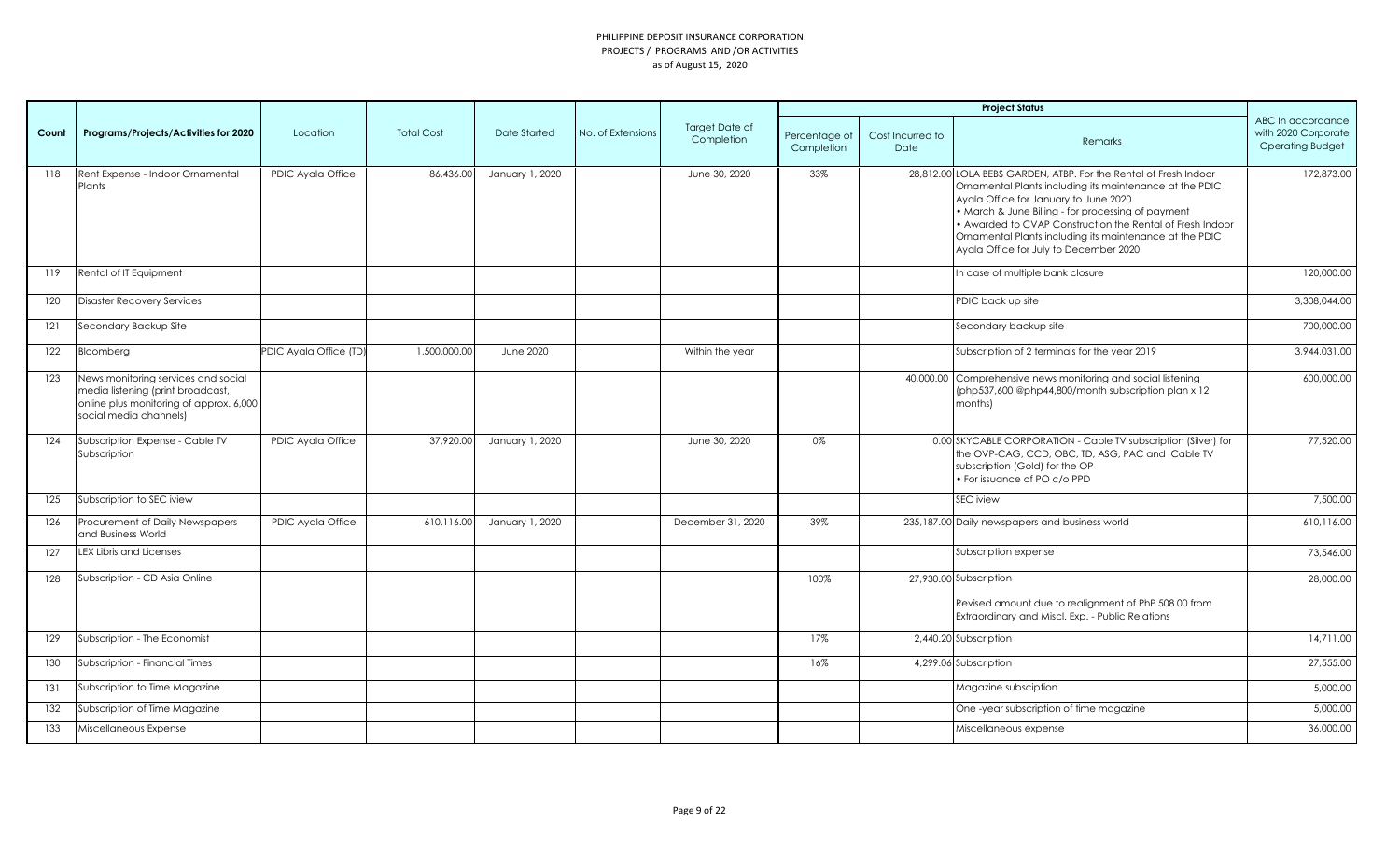|       |                                                  |          |                   |                                |                   |                                                                         |                             |                          | <b>Project Status</b>                                                                                                                                                                                                                                                                                                                                                                                                                                                                                                                                                                                                                                                                                                                                                                                                                                                                                                                                                                                                                                                                                                                                                                                                          |                                                                     |
|-------|--------------------------------------------------|----------|-------------------|--------------------------------|-------------------|-------------------------------------------------------------------------|-----------------------------|--------------------------|--------------------------------------------------------------------------------------------------------------------------------------------------------------------------------------------------------------------------------------------------------------------------------------------------------------------------------------------------------------------------------------------------------------------------------------------------------------------------------------------------------------------------------------------------------------------------------------------------------------------------------------------------------------------------------------------------------------------------------------------------------------------------------------------------------------------------------------------------------------------------------------------------------------------------------------------------------------------------------------------------------------------------------------------------------------------------------------------------------------------------------------------------------------------------------------------------------------------------------|---------------------------------------------------------------------|
| Count | Programs/Projects/Activities for 2020            | Location | <b>Total Cost</b> | Date Started                   | No. of Extensions | <b>Target Date of</b><br>Completion                                     | Percentage of<br>Completion | Cost Incurred to<br>Date | Remarks                                                                                                                                                                                                                                                                                                                                                                                                                                                                                                                                                                                                                                                                                                                                                                                                                                                                                                                                                                                                                                                                                                                                                                                                                        | ABC In accordance<br>with 2020 Corporate<br><b>Operating Budget</b> |
| 134   | Organization Development Review                  | Makati   | 5,500,000.00      | For procurement                | n/a               | 6 months after<br>engagement of<br>consulting service<br>provider (CSP) | 0%                          | 0.00                     | Procurement of CSP was put on hold due to the Enhanced<br>Community Quarantine.<br>June 11 - BAC sent a memo to HRG and ITG to review their<br>project TORs involving the review of corporate structure and IT<br>structure based on its observation on overlapping of services<br>of the consultants for procurement and to study the possible<br>merger of the two projects.<br>June 22 - HRG and ITG submitted a joint reply to BAC that the<br>latter should proceed with the public bidding of the two<br>projects because these are different projects which require<br>the potential consultants to have the necessary expertise to<br>undertake the concerned project.<br>As agreed during the meeting with the President, ITG revised<br>its project TOR to reflect that the output of the consultant in<br>terms of ITG structure and manpower staffing which is just one<br>of the deliverables under the project, shall be submtited to<br>HRG as input in the Review and Design of the OSSP.<br>July 20 - Invitation to Bid was posted in PhilGEPS and PDIC<br>website and premises<br>July 28 - Clarificatory meeting with potential bidders was held<br>Aug. 6 - Submission and opening of eligiblity documents | 5,500,000.00                                                        |
| 135   | <b>Client Satisfaction Survey</b>                |          | 2,341,473.18      |                                |                   | December 2020                                                           | 20%                         |                          | Aug. 7-10 - shortliting of bidders<br>Aug. 11 - Presentation to BAC of Shortlisted Bidder<br>Aug. 11 - BAC declared failure of bidding per BAC Resolution<br>No. 20-067<br>1st progressive Meet requirement of gcg and expansion/enhancement of                                                                                                                                                                                                                                                                                                                                                                                                                                                                                                                                                                                                                                                                                                                                                                                                                                                                                                                                                                                | 5,000,000.00                                                        |
|       |                                                  |          |                   |                                |                   |                                                                         |                             |                          | payment on going survey to cover other clients                                                                                                                                                                                                                                                                                                                                                                                                                                                                                                                                                                                                                                                                                                                                                                                                                                                                                                                                                                                                                                                                                                                                                                                 |                                                                     |
| 136   | Compensation Study                               | n/a      | n/a               | n/a                            | n/a               | n/a                                                                     | n/a                         | n/a                      | Procurement is subject to the results of GCG study on<br>Compensation and Position Classification System for GOCCs                                                                                                                                                                                                                                                                                                                                                                                                                                                                                                                                                                                                                                                                                                                                                                                                                                                                                                                                                                                                                                                                                                             | 5,000,000.00                                                        |
| 137   | <b>Succession Planning</b>                       | Makati   |                   | 2,461,424.00 November 14, 2019 |                   | November 2020                                                           | 25%                         | 0.00                     | Projectis ongoing.<br>Processing of 1st payment is ongoing.                                                                                                                                                                                                                                                                                                                                                                                                                                                                                                                                                                                                                                                                                                                                                                                                                                                                                                                                                                                                                                                                                                                                                                    | 2,500,000.00                                                        |
| 138   | Conduct of Nationwide Public<br>Awareness Survey |          |                   |                                |                   |                                                                         |                             |                          | For promotion of public awareness: measurement of<br>effectiveness of brand campaign/public awareness                                                                                                                                                                                                                                                                                                                                                                                                                                                                                                                                                                                                                                                                                                                                                                                                                                                                                                                                                                                                                                                                                                                          | 2,000,000.00                                                        |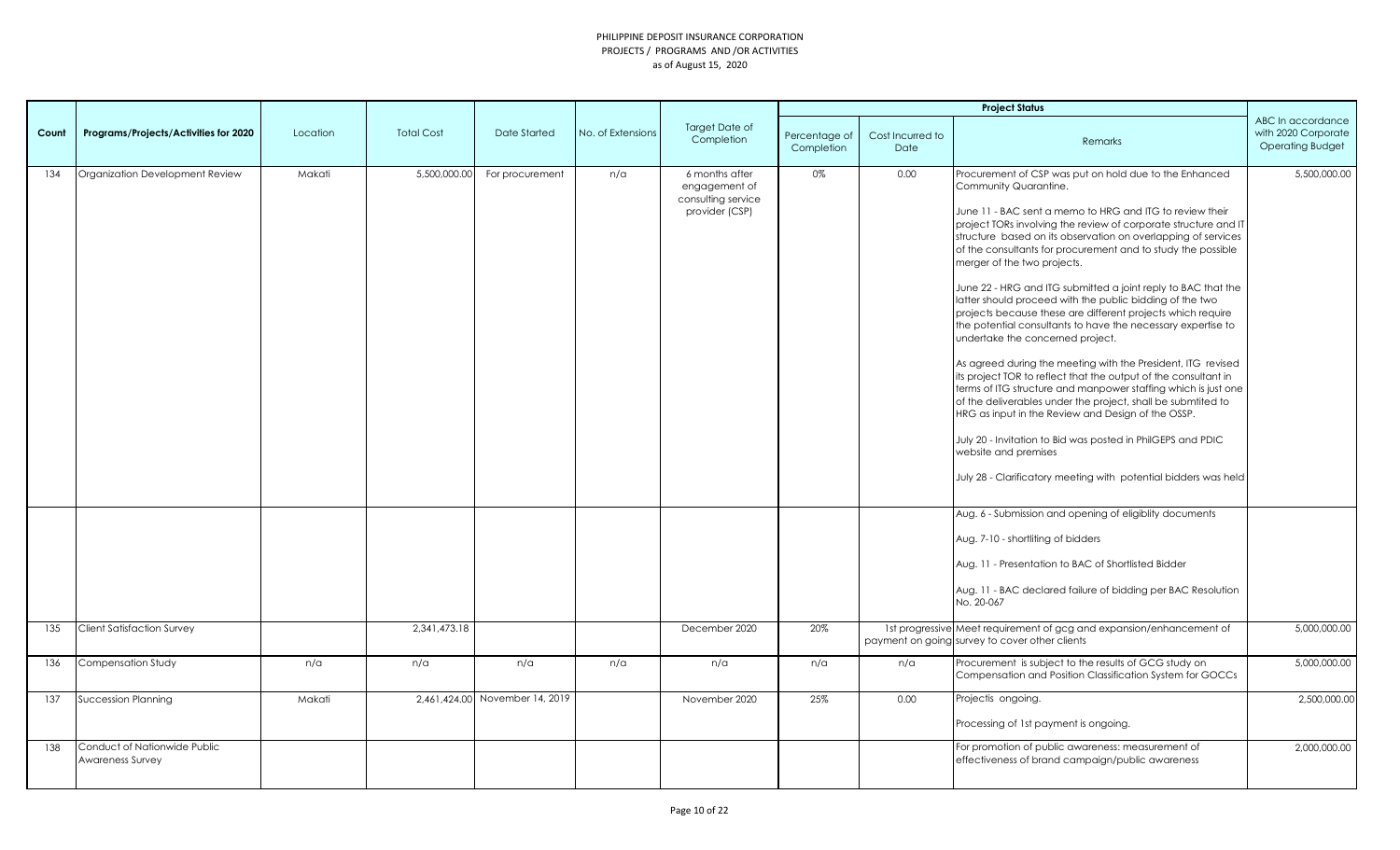|       |                                                                                                           |          |                   |              |                   |                                     |                             |                          | <b>Project Status</b>                                                                                                                                                                                                                                                                               |                                                                     |
|-------|-----------------------------------------------------------------------------------------------------------|----------|-------------------|--------------|-------------------|-------------------------------------|-----------------------------|--------------------------|-----------------------------------------------------------------------------------------------------------------------------------------------------------------------------------------------------------------------------------------------------------------------------------------------------|---------------------------------------------------------------------|
| Count | Programs/Projects/Activities for 2020                                                                     | Location | <b>Total Cost</b> | Date Started | No. of Extensions | <b>Target Date of</b><br>Completion | Percentage of<br>Completion | Cost Incurred to<br>Date | Remarks                                                                                                                                                                                                                                                                                             | ABC In accordance<br>with 2020 Corporate<br><b>Operating Budget</b> |
| 139   | <b>HRG</b> - Consultancy Services                                                                         |          |                   |              |                   |                                     |                             |                          | Engagement of highly technical and confidential consultant<br>for the review of pdic ossp-phase i.                                                                                                                                                                                                  | 1,500,000.00                                                        |
| 140   | Corporate Branding                                                                                        |          |                   |              |                   |                                     |                             |                          | For public awaress: extension of brand campaign                                                                                                                                                                                                                                                     | 1,500,000.00                                                        |
| 141   | Candidate Profiling of Professional<br>HIrees                                                             |          |                   |              |                   |                                     |                             |                          | Procurement of cbrsp system                                                                                                                                                                                                                                                                         | 1,000,000.00                                                        |
| 142   | Review of Workforce Requirement                                                                           |          |                   |              |                   |                                     |                             |                          | Consultancy                                                                                                                                                                                                                                                                                         | 1,000,000.00                                                        |
| 143   | Consultant for the PDIC Annual Report                                                                     |          |                   |              |                   |                                     |                             |                          | Concept development for design and layout: consultant for<br>the pdic annual report                                                                                                                                                                                                                 | 750,000.00                                                          |
| 144   | Establishment of Information Security<br>Management Systems (ISMS)<br>certifiable to 27001:2013 Standards |          |                   |              |                   |                                     |                             |                          | T process certification                                                                                                                                                                                                                                                                             | 581,840.00                                                          |
| 145   | Consultancy for development of PDIC<br>Publication                                                        |          |                   |              |                   |                                     |                             |                          | for promotion of public awareness:consultancy for<br>development of pdic publication                                                                                                                                                                                                                | 250,000.00                                                          |
| 146   | Consultancy fo Enhancement of<br>Advertisements and Media<br>Engagement                                   |          |                   |              |                   |                                     |                             |                          | for promotion of public awareness                                                                                                                                                                                                                                                                   | 32,488,981.00                                                       |
| 147   | Consultancy for Strengthening of<br>Social Media Campaign                                                 |          |                   |              |                   |                                     |                             |                          | for promotion of public awareness                                                                                                                                                                                                                                                                   | 4,400,000.00                                                        |
| 148   | <b>ISO Certification</b>                                                                                  |          |                   |              |                   |                                     |                             |                          | ISO certification of 1 major process                                                                                                                                                                                                                                                                | 250,000.00                                                          |
| 149   | <b>ISO Certification</b>                                                                                  |          |                   |              |                   |                                     |                             |                          | ISO certification                                                                                                                                                                                                                                                                                   | 110,000.00                                                          |
| 150   | Salaries and Compensation -<br>Institutional and Individual Contracts                                     |          |                   |              |                   |                                     |                             |                          | Compensation and travel allowance of contractual<br>personnel.<br>P374,416.75 - For return to LSERV for SOA revision for the billing<br>period February 1 to 15, 2020.<br>P653,638.12- Billings of salaries and overtime forwarded to BDD<br>for processing of payment in the amount of P653,638.12 | 78,573,646.00                                                       |
| 151   | Direct Hiring Technical Services                                                                          |          |                   |              |                   |                                     |                             |                          | For hiring of technical outsourced personnel                                                                                                                                                                                                                                                        | 8,481,600.00                                                        |
| 152   | Direct Hiring Technical Services                                                                          |          |                   |              |                   |                                     |                             |                          | For hiring of technical outsourced personnel                                                                                                                                                                                                                                                        | 5,803,200.00                                                        |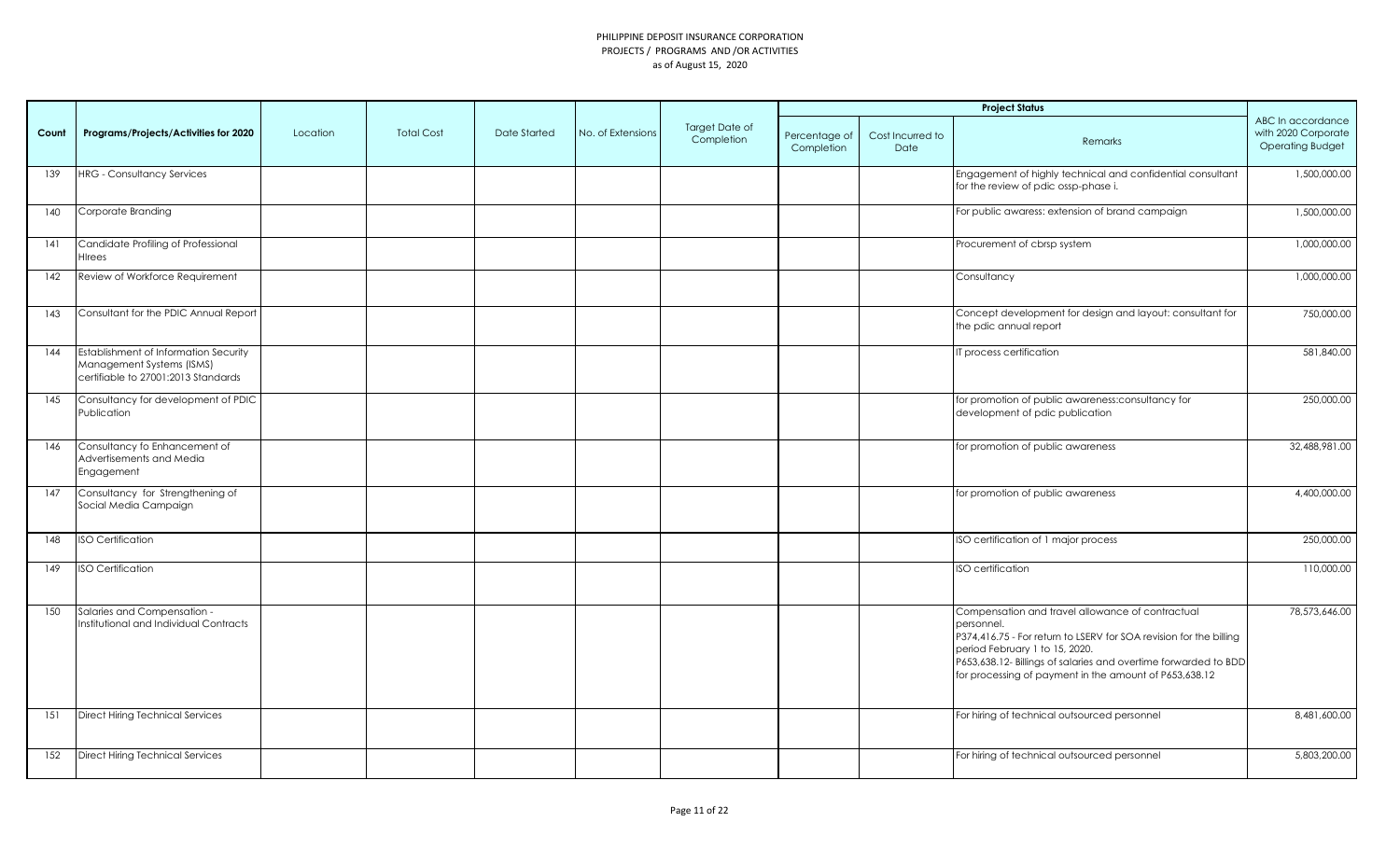|       |                                                                                                                                          |                                                                                     |                   |                 |                   |                                     |                             |                          | <b>Project Status</b>                                                                                                                                                                                                                                                                                                                            |                                                                     |
|-------|------------------------------------------------------------------------------------------------------------------------------------------|-------------------------------------------------------------------------------------|-------------------|-----------------|-------------------|-------------------------------------|-----------------------------|--------------------------|--------------------------------------------------------------------------------------------------------------------------------------------------------------------------------------------------------------------------------------------------------------------------------------------------------------------------------------------------|---------------------------------------------------------------------|
| Count | Programs/Projects/Activities for 2020                                                                                                    | Location                                                                            | <b>Total Cost</b> | Date Started    | No. of Extensions | <b>Target Date of</b><br>Completion | Percentage of<br>Completion | Cost Incurred to<br>Date | Remarks                                                                                                                                                                                                                                                                                                                                          | ABC In accordance<br>with 2020 Corporate<br><b>Operating Budget</b> |
| 1.53  | Professional Services - General<br>Services - Hauling of PDIC Properties                                                                 |                                                                                     |                   |                 |                   |                                     |                             |                          | Move-out/ move-in to pdic chino roces building and/or pdic<br>interim leased offices<br>• Realignment of Budget for various Semi-Expendable<br>Expenses in the amount of P 376,700.00                                                                                                                                                            | 5.000.000.00                                                        |
| 154   | Professional Services - General<br>Servicess - Interim Office Garbage<br>Hauling                                                         | PDIC Ayala Office                                                                   | 315,450.00        | January 1, 2020 |                   | June 30, 2020                       | 50%                         |                          | 157,725.00 Contract with SSS for the lease of PDIC Offices and parking<br>slot at SSS Makati Building<br>• Awaiting submission of billing documents for the period April<br>and May 2020                                                                                                                                                         | 693,990.00                                                          |
| 155   | Professional Services - General<br>Services-Garbage Hauling at PDIC<br>Chino Roces                                                       | <b>PDIC Chino Roces</b>                                                             | 80,000.00         | January 1, 2020 |                   | December 31, 2020                   | 100%                        |                          | 80,000.00 . Paid - Ombeng Hauling Services - Hauling of items with no<br>significant value and/or debris stockpiled along the entrance<br>of PDIC Building in Chino Roces premises (i.e., debris - bits and<br>pieces of loose lumber/wood, old toilet fixtures, twisted ceiling<br>runners, glass panels, pvc pipes, etc.) at 4,000.00 per trip | 500,000.00                                                          |
| 156   | <b>Hauling Services</b>                                                                                                                  |                                                                                     |                   |                 |                   |                                     |                             |                          | To be used during field operations.                                                                                                                                                                                                                                                                                                              | 400,002.00                                                          |
| 157   | Professional Services - General<br>Services Pest Control Services                                                                        | PDIC AYala Office.<br><b>PDIC Chino Roces</b><br>and Taguig and<br>Cupang Warehosue | 66,388.50         | January 1, 2020 |                   | June 30, 2020                       | 17%                         |                          | 11.064.75 • Power House Pest Control Sevices for the Supply of labor,<br>tools, materials ans supervison for the conduct of Pest and<br>Rodent Control Services at PDIC Ayala Premises and Taguig<br>and Cupang Warehouse<br>· Paid - January 2020 Billing<br>• February 2020 Billing - for processing of billing                                | 137,830.00                                                          |
| 158   | Professional Services - General<br>Services - Change of Combination of<br>safe and vault doors                                           | PDIC AYala Office                                                                   | 1,650.00          |                 |                   |                                     |                             |                          | Change of combination of safe and vault doors<br>. PR for Change combination of Vualt for CSD in the amount<br>P 1.650.00                                                                                                                                                                                                                        | 120,000.00                                                          |
| 159   | Professional Services - General<br>Services - Annual Inspection of<br>Professional Mechanical Engineer<br>(PDIC Building in Chino Roces) |                                                                                     |                   |                 |                   |                                     |                             |                          | Annual inspection of professional mechanical engineer (pdic<br>building in chino roces)                                                                                                                                                                                                                                                          | 40,000,00                                                           |
| 160   | Professional Services - General<br>Services Annual Inspection of<br>Professional Electrical Engineer (PDIC<br>Building in Chino Roces)   |                                                                                     |                   |                 |                   |                                     |                             |                          | Annual inspection of professional electrical engineer (pdic<br>building in chino roces)                                                                                                                                                                                                                                                          | 40,000,00                                                           |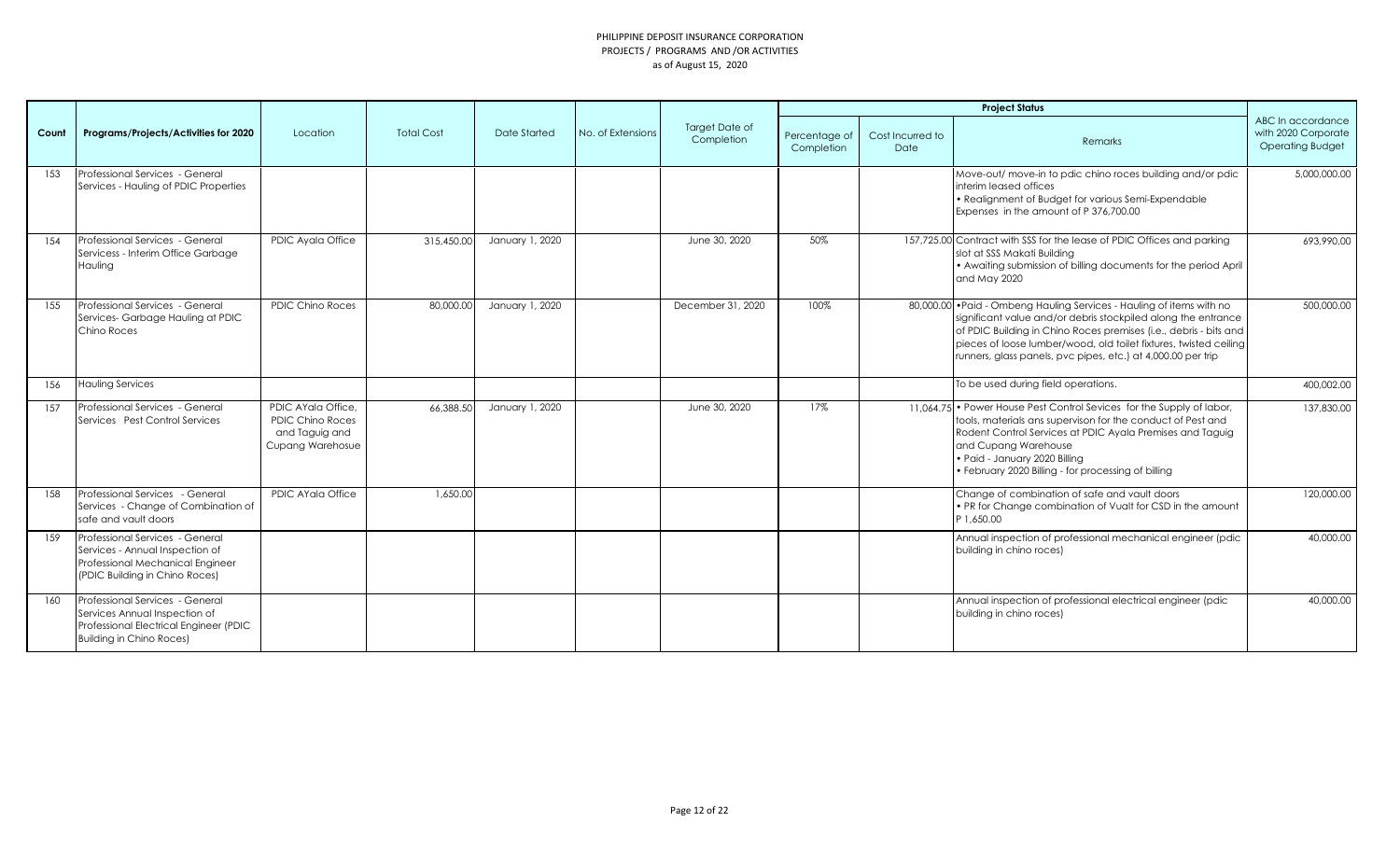| Count | Programs/Projects/Activities for 2020                                                                                      | Location                                                                            | <b>Total Cost</b> | Date Started    | No. of Extensions | Target Date of<br>Completion | Percentage of<br>Completion | Cost Incurred to<br>Date | Remarks                                                                                                                                                                                                                                                                                                                                                                                                                                                                                                                                                                                                                                                                                                             | ABC In accordance<br>with 2020 Corporate<br><b>Operating Budget</b> |
|-------|----------------------------------------------------------------------------------------------------------------------------|-------------------------------------------------------------------------------------|-------------------|-----------------|-------------------|------------------------------|-----------------------------|--------------------------|---------------------------------------------------------------------------------------------------------------------------------------------------------------------------------------------------------------------------------------------------------------------------------------------------------------------------------------------------------------------------------------------------------------------------------------------------------------------------------------------------------------------------------------------------------------------------------------------------------------------------------------------------------------------------------------------------------------------|---------------------------------------------------------------------|
| 161   | Professional Services - Janitorial and<br><b>Allied Services</b>                                                           | PDIC AYala Office.<br><b>PDIC Chino Roces</b><br>and Taguig and<br>Cupang Warehosue | 11,358,554.86     | August 31, 2020 |                   | Dec 31, 2020                 | 42%                         |                          | 4,720,327.88 MMASI Billings<br>· Paid - Regular billing (prior years) Nov. 16-30, 2019 (P<br>424,544,13)<br>• Paid - OT billing (prior years) Sept. 16-30, 2019 (P 119,471.73)<br>• Paid - OT billing (prior years) Oct. 1-15 2019 (P 125,510.41)<br>• Paid - OT billing (prior years) Oct. 16-31, 2019 (P 86,812.17)<br>• Paid - OT billing (prior years) Nov. 1-15 2019 (P 72,100.36)<br>• Paid - OT billing (prior years) Nov. 16-31, 2019 (P 85,714.72)<br>• Paid - OT billing (prior years) Dec. 16-31, 2019 (P 75,803.38)<br>· Paid - Extra Services billing (prior years) Aug 16-31, 2019 c/o<br>GSD (P 48,312.73)<br>· Paid - Extra Services billing (prior years) Sept 1-15, 2019 c/o<br>GSD (P 35,586.04) | 15.333.470.00                                                       |
| 162   | Professional Services - Security Services                                                                                  | PDIC AYala Office,<br><b>PDIC Chino Roces</b><br>and Taguig and<br>Cupang Warehosue | 24,302,929.44     | Nov. 27, 2019   | 2nd               | May, 26,2020                 | 35%                         |                          | 8,386,126.12 GMSAI Billings<br>• August 1-15, 2020 Billing - for processing of billing<br>• August 16-31, 2020 Billing - return to GMSAI for data<br>correction                                                                                                                                                                                                                                                                                                                                                                                                                                                                                                                                                     | 34,027,934.00                                                       |
| 163   | Repairs and Maintenance - Building<br>and Other Structures - Refill and<br>Maintenance of FM200 Fire<br>Suppression System |                                                                                     |                   |                 |                   |                              |                             |                          | Refill and maintenance of fm200 fire suppression system                                                                                                                                                                                                                                                                                                                                                                                                                                                                                                                                                                                                                                                             | 460,000.00                                                          |
| 164   | Repairs and Maintenance - Building<br>and Other Structures- Elevator<br>Maintenance                                        |                                                                                     |                   |                 |                   |                              |                             |                          | Elevator maintenance<br>• Realignment of Budget for RM-Buildings and Other<br>Structures of various items for the implementation/ installation<br>(electrical and plumbing rouging-ins) of handwashing station<br>in the in the amount of P 240.130.00                                                                                                                                                                                                                                                                                                                                                                                                                                                              | 300,000.00                                                          |
| 165   | Repairs and Maintenance - Office<br>Equipment - Repair of Existing Office<br>Equipment                                     |                                                                                     |                   |                 |                   |                              |                             |                          | Repair of existing office equipment                                                                                                                                                                                                                                                                                                                                                                                                                                                                                                                                                                                                                                                                                 | 200,000.00                                                          |
| 166   | Repairs and Maintenance - Other<br>Machinery and Equipment - Quarterly<br>Maintenance of Precision ACU                     | PDIC Ayala Office                                                                   | 265,000.00        | January 1, 2020 |                   | June 30, 2020                | 0%                          |                          | 0.00 SUPERSERVE CORPORATION for the conduct of two (2)<br>Quarterly Comprehensive Preventive Maintenance of 3-5TR<br>ACU at the Data Center<br>• Awaiting submission of billing docuemetns                                                                                                                                                                                                                                                                                                                                                                                                                                                                                                                          | 1,000,000.00                                                        |
| 167   | Repairs and Maintenance - Other<br>Machinery and Equipment -<br>Maintenance of Genset                                      | <b>PDIC Chino Roces</b>                                                             | 17,000.00         | January 1, 2020 |                   | December 31, 2020            | 0%                          |                          | 0.00 DC GEN Enterprises - Inspection/assessment of PDIC's two (2)<br>units generator sets at the PDIC Building in Chino Roces<br>relative to the proposed conversion of power output from 480<br>Volts to 400 Volts<br>• For processing of billing                                                                                                                                                                                                                                                                                                                                                                                                                                                                  | 600,000.00                                                          |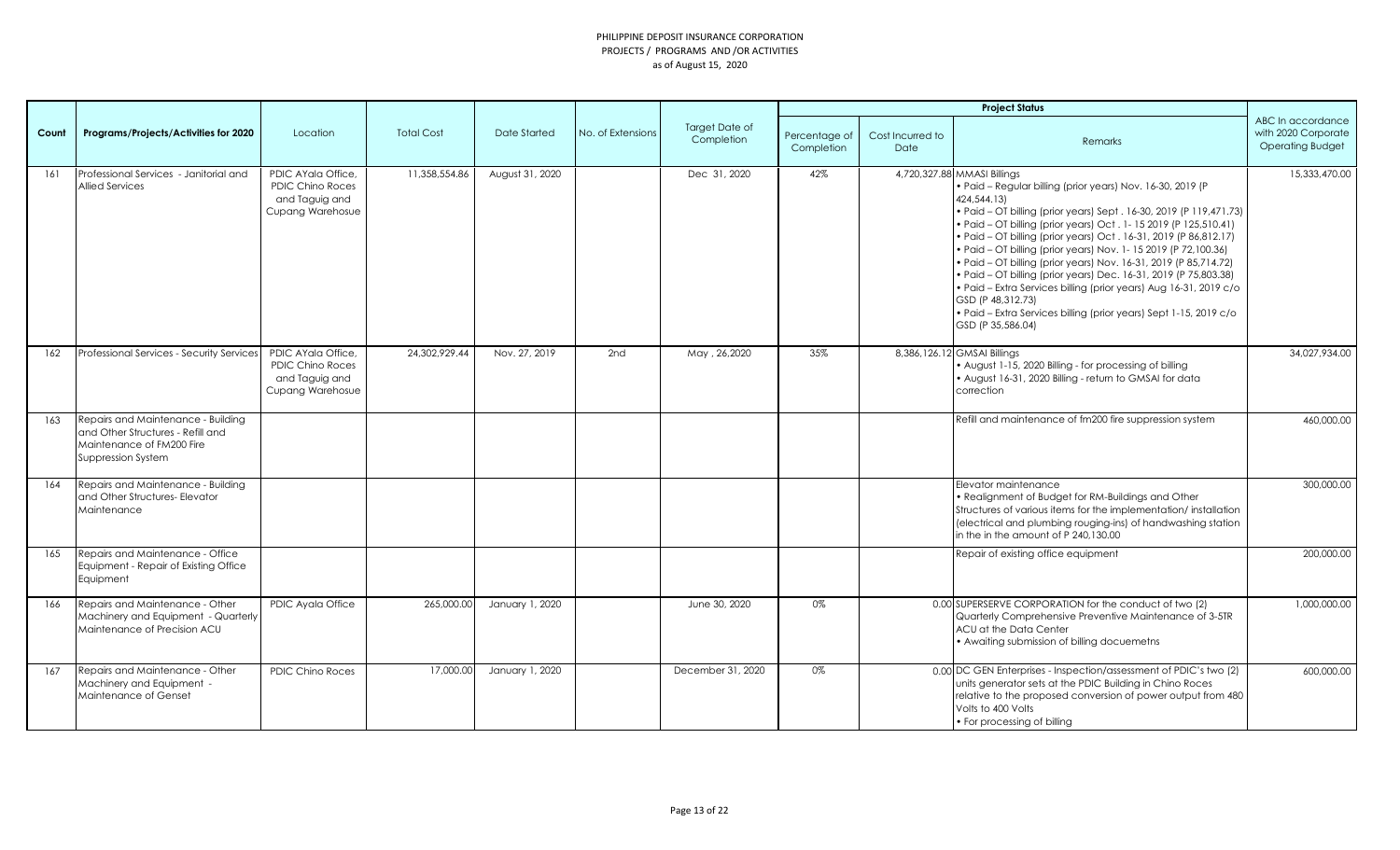| Count | Programs/Projects/Activities for 2020                                                         | Location | <b>Total Cost</b> | Date Started | No. of Extensions | Target Date of<br>Completion | Percentage of<br>Completion | Cost Incurred to<br>Date | Remarks                                                                                                                                                                                                                                                  | ABC In accordance<br>with 2020 Corporate<br><b>Operating Budget</b> |
|-------|-----------------------------------------------------------------------------------------------|----------|-------------------|--------------|-------------------|------------------------------|-----------------------------|--------------------------|----------------------------------------------------------------------------------------------------------------------------------------------------------------------------------------------------------------------------------------------------------|---------------------------------------------------------------------|
| 168   | Repairs and Maintenance - Other<br>Machinery and Equipment -<br>Preventive Maintenance of VRF |          |                   |              |                   |                              |                             |                          | Repairs and maintenance - preventive maintenance of VRF<br>• Realignment of Budget for various office supplies expenses<br>in the amount of P 98,800.00<br>• Realignment of Budget for various office supplies expenses<br>in the amount of P 376,700.00 | 500,000.00                                                          |
| 169   | Repairs and Maintenance - Other<br>Machinery and Equipment - Fire<br>Extinguishers            |          |                   |              |                   |                              |                             |                          | Refilling of fire extinguishers and conversion to green type                                                                                                                                                                                             | 450,000.00                                                          |
| 170   | Repairs and Maintenance - Other<br>Machinery and Equipment - Repair of<br>Air-con Units       |          |                   |              |                   |                              |                             |                          | Repair of air-con units                                                                                                                                                                                                                                  | 300,000.00                                                          |
| 171   | various replacement parts for printers                                                        |          |                   |              |                   |                              |                             |                          | Replacement parts for printers                                                                                                                                                                                                                           | 52,000.00                                                           |
| 172   | various replacement parts for UPS                                                             |          |                   |              |                   |                              |                             |                          | Replacement parts for ups                                                                                                                                                                                                                                | 363,000.00                                                          |
| 173   | various replacement parts for servers                                                         |          |                   |              |                   |                              |                             |                          | Replacement parts for servers                                                                                                                                                                                                                            | 330,000.00                                                          |
| 174   | various replacement parts for<br>computers                                                    |          |                   |              |                   |                              |                             |                          | Replacement parts for computers                                                                                                                                                                                                                          | 155,000.00                                                          |
| 175   | Maintenance for IT Equipment                                                                  |          |                   |              |                   |                              |                             |                          | Maintenance for it equipment                                                                                                                                                                                                                             | 745,586.00                                                          |
| 176   | IT Supplies                                                                                   |          |                   |              |                   |                              |                             |                          | Supplies to be used for repairs and maintenance, ie, cables,<br>mouldings, rj45 etc.                                                                                                                                                                     | 400,000.00                                                          |
| 177   | Comprehensive maintenance for<br>data center UPS                                              |          |                   |              |                   |                              |                             |                          | Maintenance for data center ups                                                                                                                                                                                                                          | 172,890.00                                                          |
| 178   | Integrated Financial System                                                                   |          |                   |              |                   |                              |                             |                          | Repairs & maintenance expenses                                                                                                                                                                                                                           | 4,741,680.00                                                        |
| 179   | Corporate Budget System 2                                                                     |          |                   |              |                   |                              |                             |                          | Repairs & maintenance expenses                                                                                                                                                                                                                           | 4,000,000.00                                                        |
| 180   | GIS                                                                                           |          |                   |              |                   |                              |                             |                          | Repairs & maintenance expenses                                                                                                                                                                                                                           | 2,000,000.00                                                        |
| 181   | <b>IPPFSS</b>                                                                                 |          |                   |              |                   |                              |                             |                          | Repairs & maintenance expenses                                                                                                                                                                                                                           | 1,500,000.00                                                        |
| 182   | Lotus Domino software maintenance                                                             |          |                   |              |                   |                              |                             |                          | Maintenance for lotus domino email software                                                                                                                                                                                                              | 3,200,000.00                                                        |
| 183   | Antivirus and antispam software                                                               |          |                   |              |                   |                              |                             |                          | Antivirus and antispam software                                                                                                                                                                                                                          | 1,600,254.00                                                        |
| 184   | Checkpoint firewall maintenance                                                               |          |                   |              |                   |                              |                             |                          | Checkpoint maintenance                                                                                                                                                                                                                                   | 1,096,768.00                                                        |
| 185   | Helpdesk maintenance                                                                          |          |                   |              |                   |                              |                             |                          | Helpdesk software maintenance                                                                                                                                                                                                                            | 410,168.00                                                          |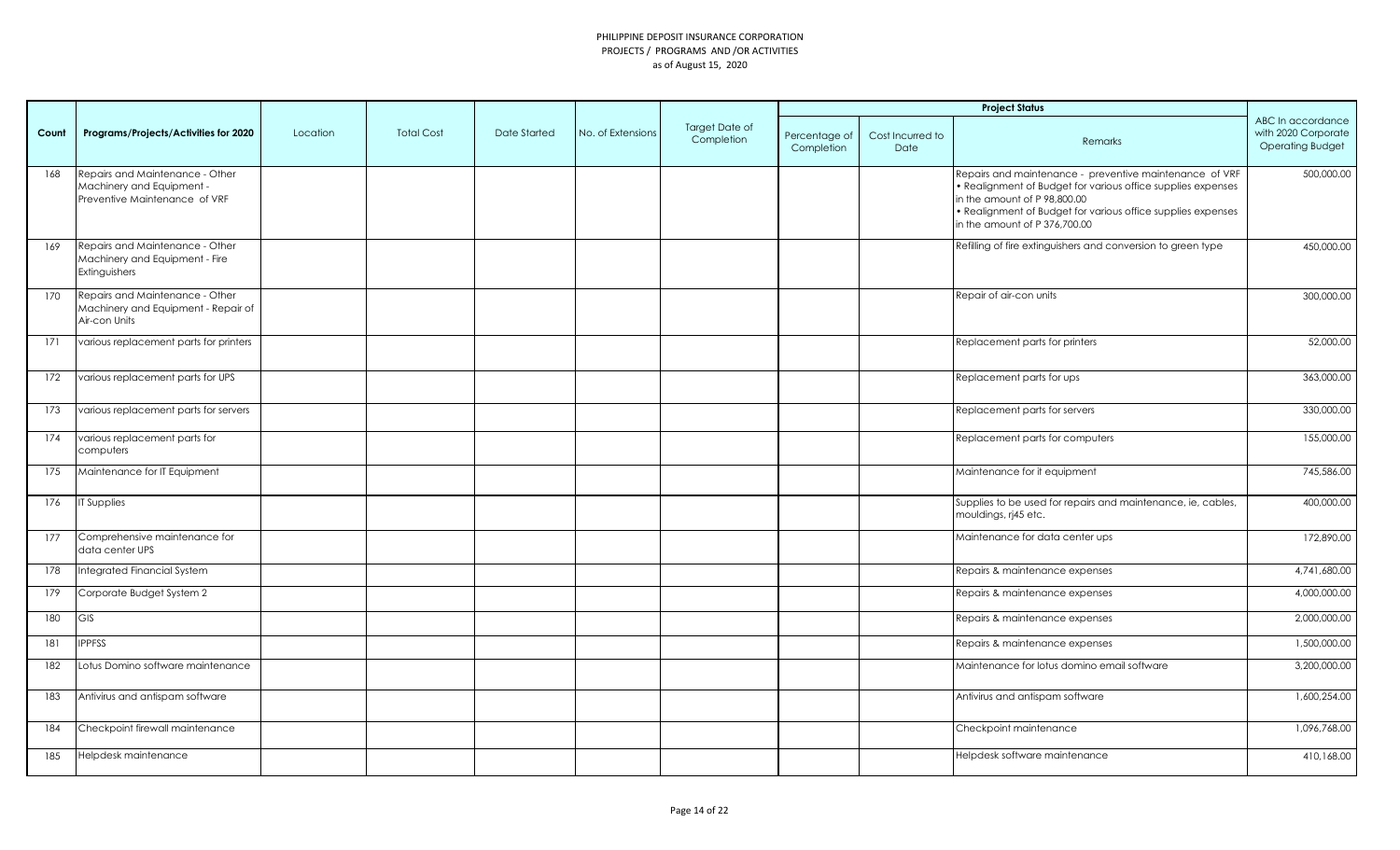|       |                                                                                                                                             |          |                   |                 |                   |                                     | <b>Project Status</b>       |                          |                                                                                                                                                                                                                                                                                                                                                                                                                                                                                                                                                                                                                                                                                                                                                                                                                                                                                                                                                                                                                                                                                                                                                                                                                                                                                                                                                                                                                                                                                                                                                                                                                                                                                                                                                                                                                                                                                                                                                                                                                                                                                                         |                                                                     |
|-------|---------------------------------------------------------------------------------------------------------------------------------------------|----------|-------------------|-----------------|-------------------|-------------------------------------|-----------------------------|--------------------------|---------------------------------------------------------------------------------------------------------------------------------------------------------------------------------------------------------------------------------------------------------------------------------------------------------------------------------------------------------------------------------------------------------------------------------------------------------------------------------------------------------------------------------------------------------------------------------------------------------------------------------------------------------------------------------------------------------------------------------------------------------------------------------------------------------------------------------------------------------------------------------------------------------------------------------------------------------------------------------------------------------------------------------------------------------------------------------------------------------------------------------------------------------------------------------------------------------------------------------------------------------------------------------------------------------------------------------------------------------------------------------------------------------------------------------------------------------------------------------------------------------------------------------------------------------------------------------------------------------------------------------------------------------------------------------------------------------------------------------------------------------------------------------------------------------------------------------------------------------------------------------------------------------------------------------------------------------------------------------------------------------------------------------------------------------------------------------------------------------|---------------------------------------------------------------------|
| Count | Programs/Projects/Activities for 2020                                                                                                       | Location | <b>Total Cost</b> | Date Started    | No. of Extensions | <b>Target Date of</b><br>Completion | Percentage of<br>Completion | Cost Incurred to<br>Date | <b>Remarks</b>                                                                                                                                                                                                                                                                                                                                                                                                                                                                                                                                                                                                                                                                                                                                                                                                                                                                                                                                                                                                                                                                                                                                                                                                                                                                                                                                                                                                                                                                                                                                                                                                                                                                                                                                                                                                                                                                                                                                                                                                                                                                                          | ABC In accordance<br>with 2020 Corporate<br><b>Operating Budget</b> |
| 186   | Network Monitoring System<br>maintenance                                                                                                    |          |                   |                 |                   |                                     |                             |                          | Maintenance for nms                                                                                                                                                                                                                                                                                                                                                                                                                                                                                                                                                                                                                                                                                                                                                                                                                                                                                                                                                                                                                                                                                                                                                                                                                                                                                                                                                                                                                                                                                                                                                                                                                                                                                                                                                                                                                                                                                                                                                                                                                                                                                     | 344,744.00                                                          |
| 187   | Repairs and Maintenance - Motor<br>Vehicles - Mechanical/Air con/<br>Electrical/ body repairs participation<br>fee (per insurance contract) |          | 1,922,000.00      | January 1, 2020 |                   | December 31, 2020                   | 7%                          |                          | 128,315.24 Mechanical/air con/electrical/body repairs participation<br>fee (per insurance contract) - different vehicles<br>. Paid - Payment for 2020-2021 LTO registration of PDIC 2009<br>thermalyte T. Vios 1.3e gas m/t Sedan SJP 451 for Jan 2020 to<br>Jan 2021 (P 1929.06)<br>. Payment for the 2020 LTO registration renewal of PDIC 2008<br>T. Corola 1.6V/AT ALTIS SJC 862 (P 3829.20)<br>• Payment for the 2020 LTO registration renewal of PDIC 2014<br>T. Hi-Ace GL GRANDIA VAN SJN 812 (P 2,429.06)<br>. Payment for the 2020 LTO Registration renewal of PDIC 2008<br>T. INNOVA 2.5J DSL/MT SJC 852 (P 2,229.06)<br>• Paid - Juan Jose Auto Shop: PAYMENT FOR THE MATERIALS,<br>LABOR AND PARTS IN THE PMS SERVICE OF PDIC 2008 ASPEN<br>WHITE MITSUBISHI CANTER FE519CC ALUMINUM VAN THAT<br>INCLUDES THE 90,000 KM OMS, FULLY SYNTHETIC ENGINE<br>CHANGE OIL, ENGINE TUNE UP AND DETAILING, ENGINE<br>IDLING LEVEL, CHECK UP ALTERNATING CURRENT SUPPLY,<br>BELTS, RADIATOR FAN, AND ALTERNATOR, TOP ALL FLUIDSLEVEL<br>TO GAUGE, CHECK FUEL SUPPLY LINE, TIGHTEN WHEEL AND<br>BODY BOLTS, CHECK CLEAN BRAKE SYSTEM, INTERIOR CABIN<br>CLEANING, TRACTOR HEAD BODY WASH AND WAX, UNDER<br>CARRIAGE POWER WAS in the amount of P 18,000.00 (Goods<br>and Labor Cost)<br>· Paid - Juan Jose Auto Shop: PAYMENT FOR SUPPLY, LABOR,<br>MATERIALS AND PARTS IN THE REPAIR OF THE AIR<br>CONDITIONING UNIT OF PDIC 2008 BEIGE METALLIC TOYOTA<br>COROLLA ALTIS 1.6V A/T GASOLINE SEDAN SJC 862 WITH PO<br>NO. 022-19-12-814 in the amount of P 16,000.00 (Goods and<br>Labor Cost)<br>. Paid - Fleetserv for the payment for the supply of labor,<br>parts and materials for the repair oand replacement of<br>defective and worn out parts of underchasis parts of PDIC<br>2008 TOYOTA COROLLA ALTIS 1.6V A/T SJC 862 in the amount<br>of P 49.951.00<br>. Paid - Fleetserv for the payment for the supply of labor,<br>parts and materials of worn-out rubber tire mounting wheel<br>alignment and wheel camber alignment of TOYOTA CAMRY<br>2.4V A/T ZTU 918 in the amount of P 33.948.00 | 1,922,000.00                                                        |
| 188   | Repairs and Maintenance - Motor<br>Vehicles - Smoke Emission Test                                                                           |          |                   |                 |                   |                                     |                             |                          | Smoke emission test                                                                                                                                                                                                                                                                                                                                                                                                                                                                                                                                                                                                                                                                                                                                                                                                                                                                                                                                                                                                                                                                                                                                                                                                                                                                                                                                                                                                                                                                                                                                                                                                                                                                                                                                                                                                                                                                                                                                                                                                                                                                                     | 15,500.00                                                           |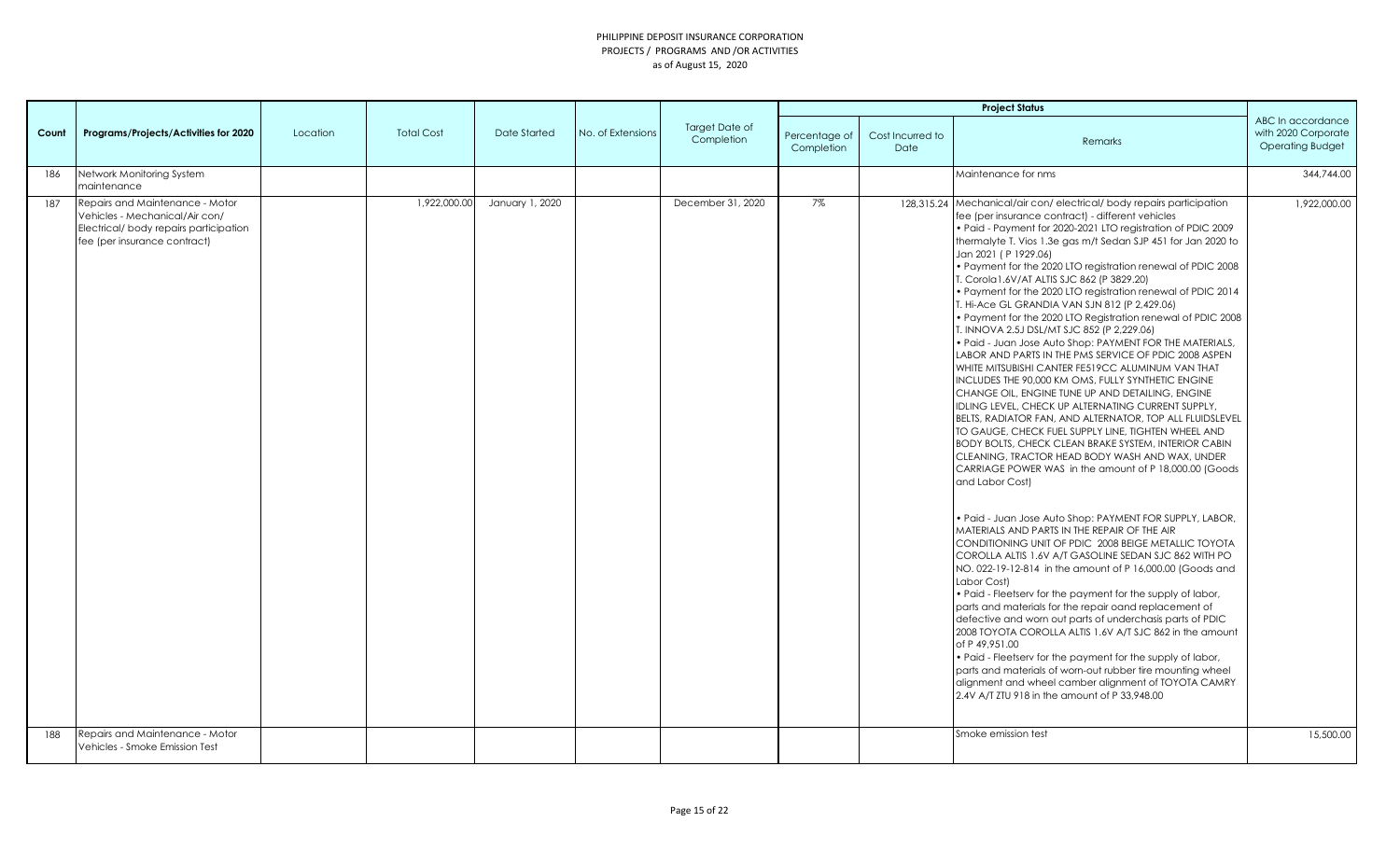|       |                                                                                                                                                                      |          |                   |                     |                   |                              |                             |                          | <b>Project Status</b>                                                                                                                                                                                    |                                                                     |
|-------|----------------------------------------------------------------------------------------------------------------------------------------------------------------------|----------|-------------------|---------------------|-------------------|------------------------------|-----------------------------|--------------------------|----------------------------------------------------------------------------------------------------------------------------------------------------------------------------------------------------------|---------------------------------------------------------------------|
| Count | Programs/Projects/Activities for 2020                                                                                                                                | Location | <b>Total Cost</b> | <b>Date Started</b> | No. of Extensions | Target Date of<br>Completion | Percentage of<br>Completion | Cost Incurred to<br>Date | <b>Remarks</b>                                                                                                                                                                                           | ABC In accordance<br>with 2020 Corporate<br><b>Operating Budget</b> |
| 189   | Reimbursable Business Expenses                                                                                                                                       |          |                   |                     |                   |                              |                             |                          | Extraordinary and miscellaneous expenses                                                                                                                                                                 | 1,320,000.00                                                        |
| 190   | Media Relations/ Meetings/<br>Consultations/Linkaging with Other<br>Organizations/Institutions                                                                       |          | 1,645.00          | January             |                   |                              |                             |                          | 1,645.00 For purchase of food & other food supplies to be served &<br>used during meetings of dis                                                                                                        | 155,500.00                                                          |
| 191   | Public Relations/ Meetings/<br>Consultations/Fora/Seminars with<br>other Organizations/Institutions                                                                  |          |                   |                     |                   |                              |                             |                          | Various concerns (legal, audit, investigative and<br>administrative)-p36,000 (12 events)                                                                                                                 | 36,000.00                                                           |
| 192   | Media Relations/ Meetings/<br>Consultations/ Linkaging w/ Other<br>Organizations/Institutions                                                                        |          |                   |                     |                   |                              |                             |                          | For purchase of food and other food supplies including<br>miscellaneous items (e.g., coffee filter, dishwashing liquid,<br>tissue, table napkin, sponge, etc.) served and used during<br>meetings of ers | 116,000.00                                                          |
| 193   | Media Relations/ Meetings/<br>Consultations/ Linkaging w/ Other<br>Organizations/Institutions                                                                        |          |                   |                     |                   |                              |                             |                          | Meetings w/ other agencies (gov't & private/ banks)                                                                                                                                                      | 50,000.00                                                           |
| 194   | Extraordinary and Miscellaneous<br>Expenses - Public Relations /<br>Meetings/<br>Consultations/Fora/Seminars/Confere<br>nces w/ Other Organizations<br>/Institutions |          |                   |                     |                   |                              | 4%                          |                          | 24,748.52 W/ bank org., govt and private institutions                                                                                                                                                    | 550,000.00                                                          |
| 195   | Activities necessary to protect the<br>integrity of the corporation/ carry out<br>the mandate enhance the image of<br>the corporation                                |          |                   |                     |                   |                              |                             |                          | Public relations/meetings/consultations/fora/<br>seminars/conferences with other organizations/institutions                                                                                              | 117,000.00                                                          |
| 196   | Extraordinary Expenses - Conference<br>w/ Other Organizations/ Institutions:                                                                                         |          | 28,000.00         | January 2020        |                   | December 2020                |                             |                          | 0.00 OSVP-MSS - 8,000.00<br>CG - 20,000.00                                                                                                                                                               | 28,000.00                                                           |
| 197   | Activities necessary to protect the<br>integrity of the corporation/ carry out<br>the mandate/enhance the image of<br>the corporation                                |          |                   |                     |                   |                              |                             | 1,324,413.50 Public      | relations/meetings/consultations/fora/seminars/conferences<br>with other organizations/institutions                                                                                                      | 4,414,500.00                                                        |
| 198   | Media Relations/ Meetings/<br>Consulations/Linkaging w/Other<br>Organizations/Institutions                                                                           |          |                   |                     |                   |                              |                             |                          | Meeting re coa matters                                                                                                                                                                                   | 25,000.00                                                           |
| 199   | <b>Expenses during Field Operations</b><br>and/or other constraints                                                                                                  |          |                   |                     |                   |                              |                             |                          | For purchase of food and other food supplies to be served<br>and used during field operations                                                                                                            | 101,900.00                                                          |
| 200   | Corporate giveaways/tokens                                                                                                                                           |          |                   |                     |                   |                              |                             |                          | Tokens to be given away to all pdic birthday celebrants                                                                                                                                                  | 163,500.00                                                          |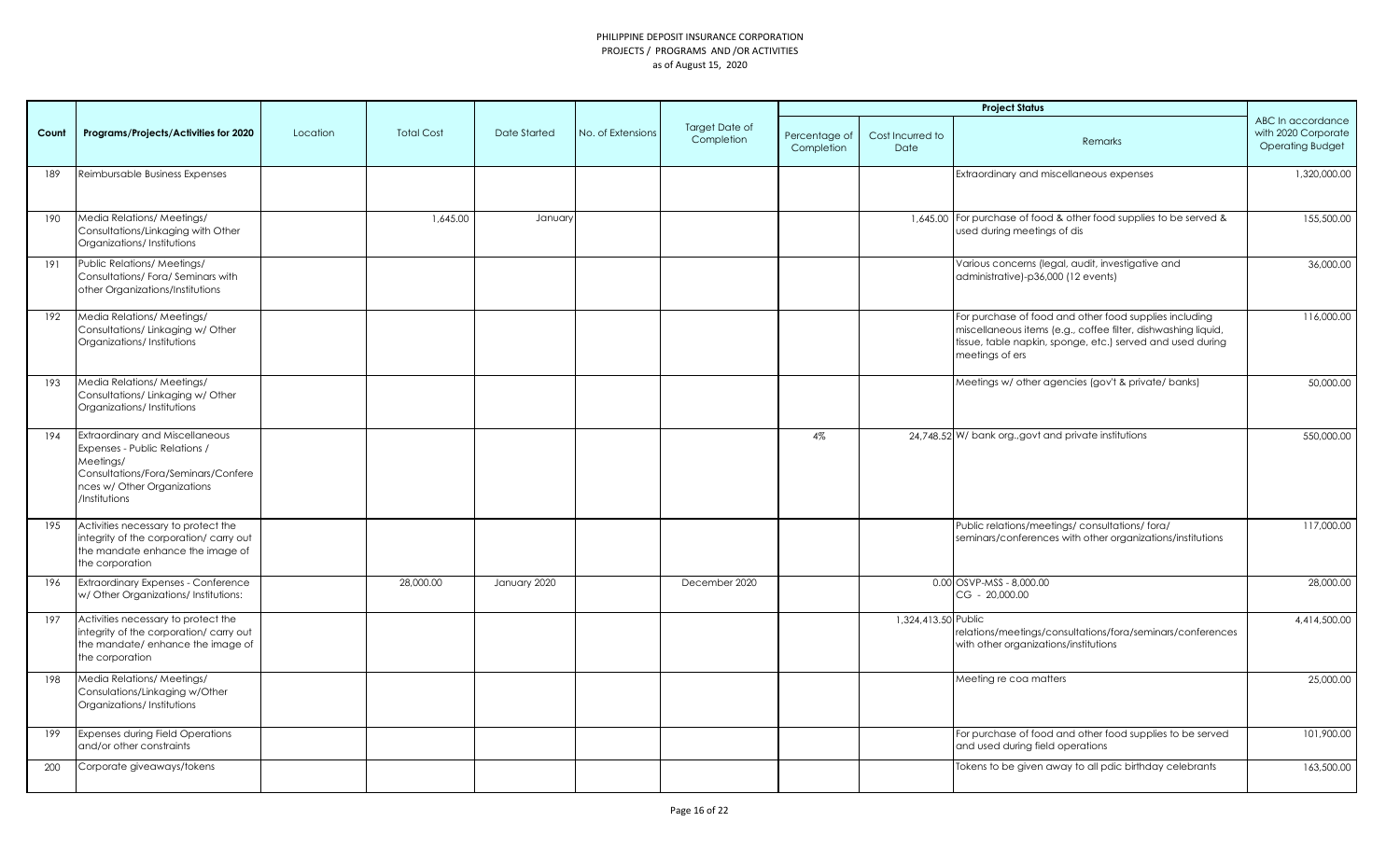|       |                                                                                                                             |             |                   |              |                    |                                     |                             |                          | <b>Project Status</b>                                                                                                                                         |                                                                     |
|-------|-----------------------------------------------------------------------------------------------------------------------------|-------------|-------------------|--------------|--------------------|-------------------------------------|-----------------------------|--------------------------|---------------------------------------------------------------------------------------------------------------------------------------------------------------|---------------------------------------------------------------------|
| Count | Programs/Projects/Activities for 2020                                                                                       | Location    | <b>Total Cost</b> | Date Started | No. of Extensions  | <b>Target Date of</b><br>Completion | Percentage of<br>Completion | Cost Incurred to<br>Date | Remarks                                                                                                                                                       | ABC In accordance<br>with 2020 Corporate<br><b>Operating Budget</b> |
| 201   | Activities to establish professional<br>networks with other organization &<br>personalities - corporate<br>giveaways/tokens |             |                   |              |                    |                                     |                             |                          | 4,800.00 Corporate giveaways/tokens (to establish goodwill/linkaging<br>& professional network with various stakeholders - local and<br>foreign stakeholders) | 1,475,000.00                                                        |
| 202   | <b>GAD Related Activities</b>                                                                                               |             |                   |              |                    |                                     |                             |                          | Women's month celebration and campaign to end violence<br>against women and children (vawc)                                                                   | 317,000.00                                                          |
| 203   | Participation to other activities of other<br>government agencies                                                           |             |                   |              |                    |                                     |                             |                          | Fun run and other directives from csc, dof and other<br>government agencies                                                                                   | 240,000.00                                                          |
| 204   | <b>GCAA Sports Activities</b>                                                                                               |             |                   |              |                    |                                     |                             |                          | Activities as maybe directed by management                                                                                                                    | 100,000.00                                                          |
| 205   | Activities to establish professional<br>networks with other organization and<br>personalities                               |             |                   |              |                    |                                     |                             |                          | Congratulatory tokens/flowers to government agencies (for<br>head of stakeholder/partners - p6,000 x 12)                                                      | 72,000.00                                                           |
| 206   | Committee Board Meetings                                                                                                    |             |                   |              |                    |                                     |                             |                          | Committee board meetings                                                                                                                                      | 1,307,988.00                                                        |
| 207   | <b>PDIC Board Meetings</b>                                                                                                  |             |                   |              |                    |                                     |                             |                          | PDIC board meetings                                                                                                                                           | 871,992.00                                                          |
| 208   | <b>Extraordinary Expenses - Committee</b><br>(Excom/ Mancom) Meetings                                                       | <b>PDIC</b> |                   |              | Continuing Concern |                                     |                             |                          | 67,171.85 EXCOM, MANCOM                                                                                                                                       | 400,000.00                                                          |
| 209   | Committee Meetings                                                                                                          |             | 7,980.00          | January      |                    |                                     |                             |                          | 7,980.00 For purchase of food & other food items to be served during<br>committee meetings                                                                    | 82,800.00                                                           |
| 210   | Other Internal Meetings                                                                                                     |             | 34,645.75         | January      |                    |                                     |                             |                          | 34,645.75 For purchase of food and other food items to be served<br>during meeting of dis                                                                     | 304,200.00                                                          |
| 211   | Other Internal Meetings                                                                                                     |             | 34,645.75         | January      |                    |                                     |                             |                          | 34,645.75 For purchase of food and other food items to be served<br>during meeting of dis                                                                     | 304,200.00                                                          |
| 212   | For AHC-Related Cases                                                                                                       |             |                   |              |                    |                                     |                             |                          | Committee meetings                                                                                                                                            | 18,000.00                                                           |
| 213   | Other Internal Meetings                                                                                                     |             |                   |              |                    |                                     |                             |                          | Various sectoral concerns                                                                                                                                     | 19,500.00                                                           |
| 214   | Internal Meetings (Secretariat)                                                                                             |             |                   |              |                    |                                     |                             |                          | Internal meetings                                                                                                                                             | 324,000.00                                                          |
| 215   | Other Internal Meetings                                                                                                     |             |                   |              |                    |                                     |                             |                          | To be used during internal meetings of ers                                                                                                                    | 222,500.00                                                          |
| 216   | Committee Meetings                                                                                                          |             |                   |              |                    |                                     |                             |                          | For purchase of food & other food items to be served during<br>meetings                                                                                       | 2,000.00                                                            |
| 217   | Meetings within or outside unit                                                                                             |             |                   |              |                    |                                     |                             |                          | Sectoral/ group/ department meetings                                                                                                                          | 199,600.00                                                          |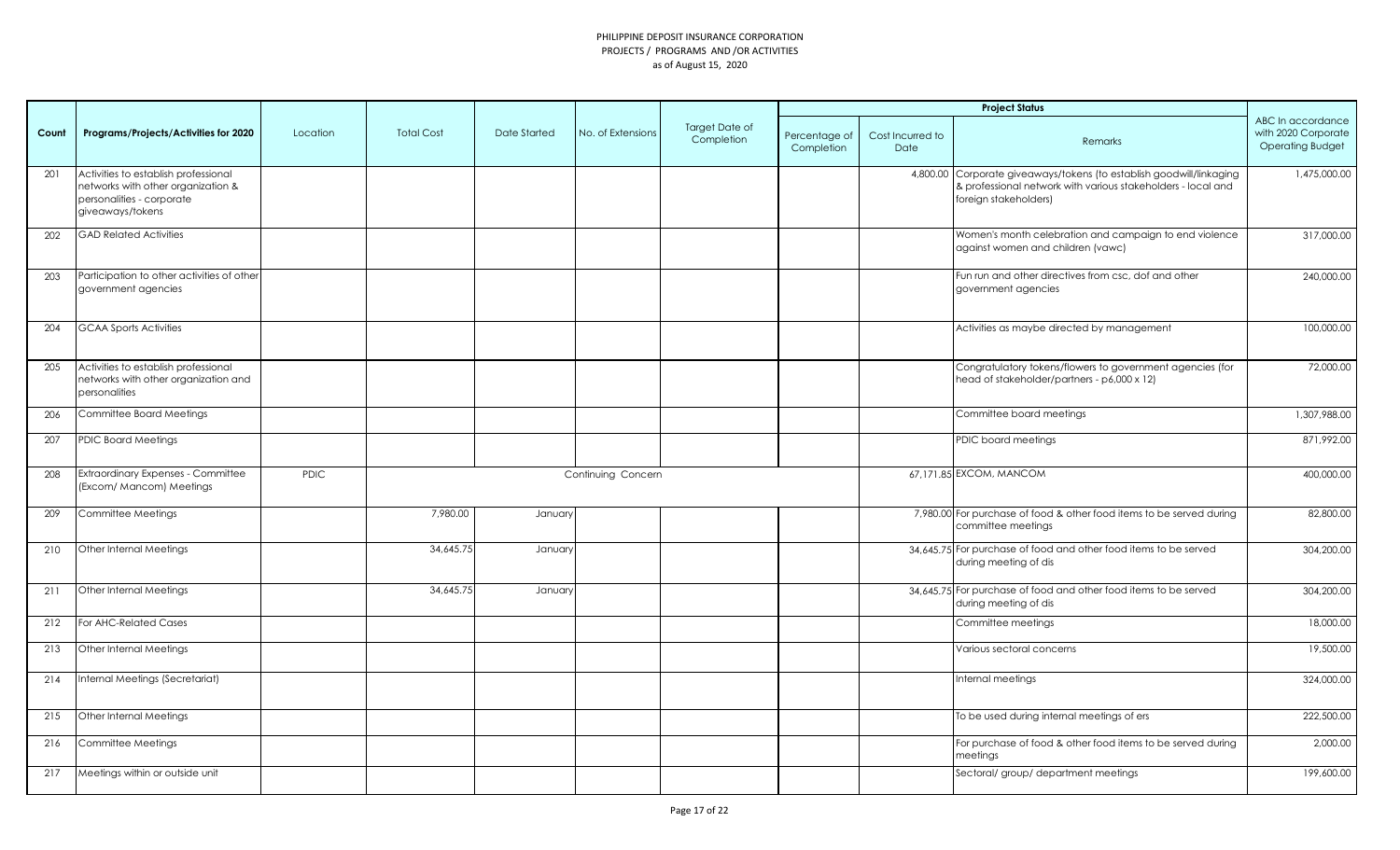|       |                                                                                  |          |                   |              |                   |                                     |                             |                          | <b>Project Status</b>                                                                                                                                                                                                                                                                                                                                                                                                                    |                                                                     |
|-------|----------------------------------------------------------------------------------|----------|-------------------|--------------|-------------------|-------------------------------------|-----------------------------|--------------------------|------------------------------------------------------------------------------------------------------------------------------------------------------------------------------------------------------------------------------------------------------------------------------------------------------------------------------------------------------------------------------------------------------------------------------------------|---------------------------------------------------------------------|
| Count | Programs/Projects/Activities for 2020                                            | Location | <b>Total Cost</b> | Date Started | No. of Extensions | <b>Target Date of</b><br>Completion | Percentage of<br>Completion | Cost Incurred to<br>Date | <b>Remarks</b>                                                                                                                                                                                                                                                                                                                                                                                                                           | ABC In accordance<br>with 2020 Corporate<br><b>Operating Budget</b> |
| 218   | Committee Meetings                                                               |          |                   |              |                   |                                     |                             |                          | RLSG committee secretariats meetings                                                                                                                                                                                                                                                                                                                                                                                                     | 307,334.00                                                          |
| 219   | Extraordinary and Miscellaneous<br>Expenses - Meetings within or outside<br>unit |          |                   |              |                   |                                     | 3%                          |                          | 25,384.15 W/ sector & group heads and op unit. this also includes<br>grocery and supplies incidentals to meeting (i.e coffee filter,<br>clean wraps, dish washing liquid, sponge, folded table<br>napkins, facial tissue etc.)<br>Revised amount due to realignment to Subscription - CD Asia<br>Online                                                                                                                                  | 841,892.00                                                          |
| 220   | Committee Meetings                                                               |          |                   |              |                   |                                     |                             |                          | Committees under asg and hrg                                                                                                                                                                                                                                                                                                                                                                                                             | 437,840.00                                                          |
| 221   | Meetings within or outside unit                                                  |          |                   |              |                   |                                     |                             |                          | Covers the internal meetings from january to december                                                                                                                                                                                                                                                                                                                                                                                    | 179,800.00                                                          |
| 222   | Extraordinary Expenses - Other<br>Committee Meetings                             |          |                   |              |                   |                                     |                             |                          | For CPG                                                                                                                                                                                                                                                                                                                                                                                                                                  | 9,000.00                                                            |
| 223   | Extraordinary Expenses - Other Internal<br>Meetings                              |          | 74,000.00         | January 2020 |                   | December 2020                       |                             |                          | 7,741.75 OSVP-MSS - 34,000.00 with cost incurred to date of 2,522.75<br>CG - 40,000.00 with cost incurred to date of 3,490.00<br>CPG cost incurred to date - 1,729.00                                                                                                                                                                                                                                                                    | 164,000.00                                                          |
| 224   | Internal Meetings                                                                |          |                   |              |                   |                                     |                             |                          | 2,299.00 Internal meetings - meetings within or outside unit (editorial<br>board meetings and various internal committee & working<br>groups meetings-consultation with other group/unit and<br>monitoring of action plan (ccd-editorial board and other<br>meetings p24k@2,000 x 12; ovp-cag - various consultation<br>meetings and monitoring of action plan p20k @2,000 x 10;<br>and ird various internal meetings p12k @p1,000 x 12) | 56,000.00                                                           |
| 225   | Committee Meetings                                                               |          |                   |              |                   |                                     |                             |                          | Other internal meetings                                                                                                                                                                                                                                                                                                                                                                                                                  | 175,800.00                                                          |
| 226   | Other Committee Meetings                                                         |          |                   |              |                   |                                     |                             |                          | <b>ERMC/GRCC</b> meetings                                                                                                                                                                                                                                                                                                                                                                                                                | 16,800.00                                                           |
| 227   | Meetings within or outside unit                                                  |          |                   |              |                   |                                     |                             |                          | Meetings within rmo and with other units                                                                                                                                                                                                                                                                                                                                                                                                 | 12,000.00                                                           |
| 228   | <b>Employee Wellness</b>                                                         |          |                   |              |                   |                                     |                             |                          | Employee relations/industrial peace activities                                                                                                                                                                                                                                                                                                                                                                                           | 3,000,000.00                                                        |
| 229   | <b>PDIC Chorale</b>                                                              |          |                   |              |                   |                                     |                             |                          | Covers the expenses for the various performances /activities<br>of the pdic chorale                                                                                                                                                                                                                                                                                                                                                      | 732,800.00                                                          |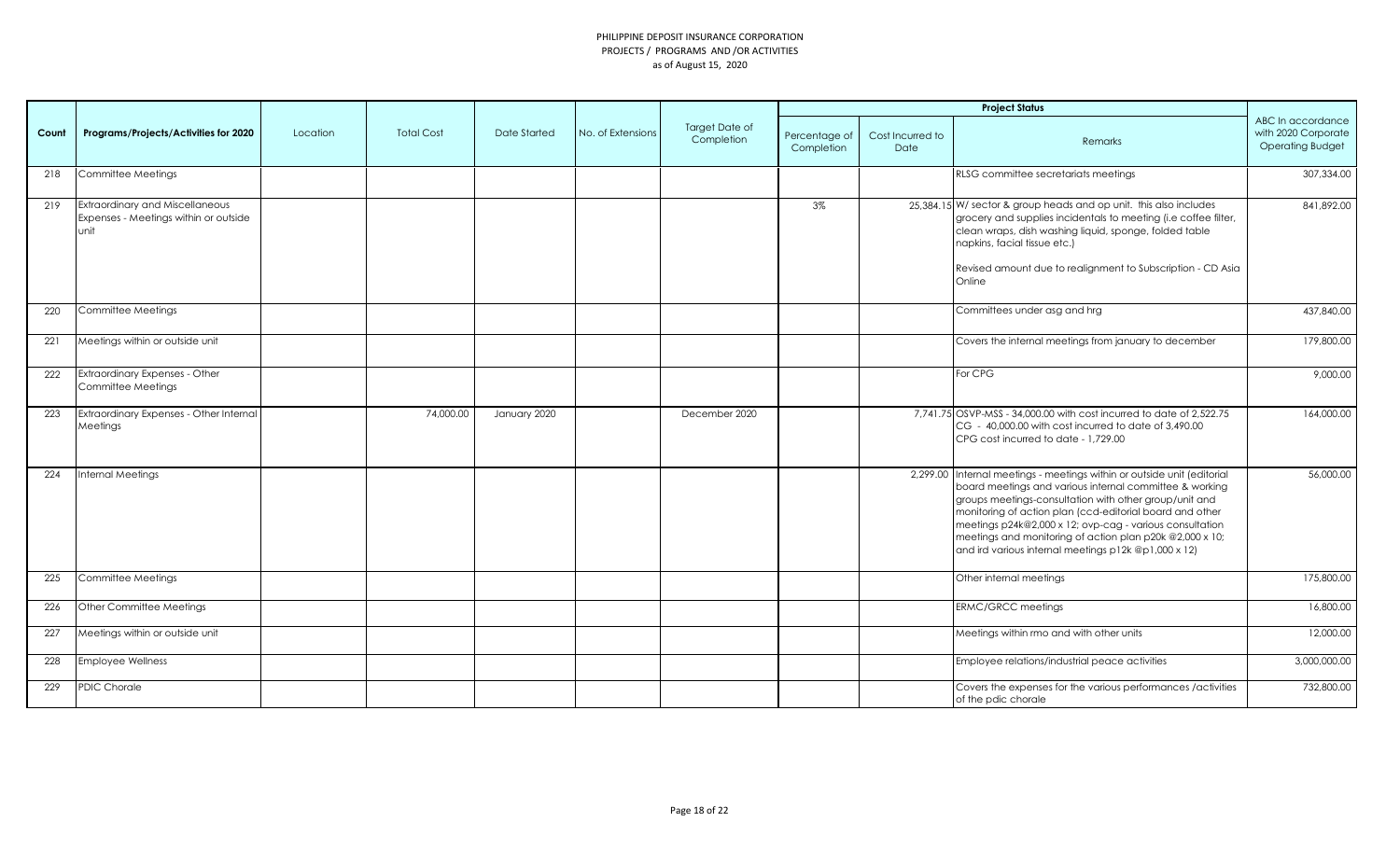|       |                                                                                                   |             |                   |              |                   |                                     |                             |                          | <b>Project Status</b>                                                                                                                                                                                                                                                                                                                                                                                                                                                                                                                                                           |                                                                     |
|-------|---------------------------------------------------------------------------------------------------|-------------|-------------------|--------------|-------------------|-------------------------------------|-----------------------------|--------------------------|---------------------------------------------------------------------------------------------------------------------------------------------------------------------------------------------------------------------------------------------------------------------------------------------------------------------------------------------------------------------------------------------------------------------------------------------------------------------------------------------------------------------------------------------------------------------------------|---------------------------------------------------------------------|
| Count | Programs/Projects/Activities for 2020                                                             | Location    | <b>Total Cost</b> | Date Started | No. of Extensions | <b>Target Date of</b><br>Completion | Percentage of<br>Completion | Cost Incurred to<br>Date | Remarks                                                                                                                                                                                                                                                                                                                                                                                                                                                                                                                                                                         | ABC In accordance<br>with 2020 Corporate<br><b>Operating Budget</b> |
| 230   | Special events/activities of the<br>corporation - christmas activities/year-<br>end praise awards |             |                   |              |                   |                                     |                             |                          | 7,698.75 Christmas activities/year-end praise awards (venue rental<br>and lunch/dinner-p1m (@1,000 x 1,000 pax); food packs for<br>security & housekeeping personnel (christmas activities) - p80k<br>(@p400 x 200 pax); lights & sound system and entertainment -<br>p600k; food packs for pdic employees, security and<br>housekeeping personnel (for new year's thanksgiving) - p115k;<br>bus rental - p100k; various prizes (raffle, sectoral & games) -<br>p350k; christmas and new year thanksgiving masses - p50k<br>(@p25k per event); and miscellaneous expense - p30k | 2,325,000.00                                                        |
| 231   | Special events/activities of the<br>corporation - anniversary and/or mid-<br>year praise awards   |             |                   |              |                   |                                     |                             |                          | 51,930.00 Anniversary and/or mid-year praise awards (venue rental and<br>lunch/dinner p1m (@1,000 x 1,000 pax); lights & sound system<br>and entertainment - p600k; food packs for security and<br>housekeeping personnel - p80k (@400 x 200 pax); bus rental -<br>p100k; various prizes (raffle, sectoral & games) - p350k;<br>anniversary thanksgiving mass - p25k; and miscellaneous<br>expenses - p30k                                                                                                                                                                      | 2,185,000.00                                                        |
| 232   | Conduct of training programs with<br>private or another government<br>agency                      |             |                   |              |                   |                                     |                             |                          | Conduct of philja-P1,600,000 (2 seminars which cost P500,000<br>per event and philja bags with estimated amount of P300,000<br>per event), ec seminar-P100,000 (1 event)                                                                                                                                                                                                                                                                                                                                                                                                        | 1,700,000.00                                                        |
| 233   | Hosting of the apec-frti program                                                                  |             |                   |              |                   |                                     |                             |                          | Covers the city tour with dinner, cost of meals (lunch, am &<br>pm snacks & tokens)                                                                                                                                                                                                                                                                                                                                                                                                                                                                                             | 400,000.00                                                          |
| 234   | Special events/activities of the<br>corporation - primary/joint hosting of<br>official visits     |             |                   |              |                   |                                     |                             |                          | 1,000,000.00 Primary/joint hosting of official visits (institutional visits of<br>counterpart deposit insurance agencies (dias))                                                                                                                                                                                                                                                                                                                                                                                                                                                | 1,000,000.00                                                        |
| 235   | Extraordinary Expenses - Strat Planning<br>Exercises c/o PD                                       | <b>PDIC</b> |                   |              |                   |                                     |                             | 2.360.00                 | <b>Action Planning</b>                                                                                                                                                                                                                                                                                                                                                                                                                                                                                                                                                          | 500,000.00                                                          |
| 236   | Corporate Philosophy and other<br>advocacy /learning incentives                                   |             |                   |              |                   |                                     |                             |                          | Budget for prizes, t-shirts, tokens and other meeting expenses<br>to support various pdic learning & advocacy events/activities                                                                                                                                                                                                                                                                                                                                                                                                                                                 | 275,000.00                                                          |
| 237   | Annual Physical Examination                                                                       |             |                   |              |                   |                                     |                             |                          | For health and wellness program of pdic employees                                                                                                                                                                                                                                                                                                                                                                                                                                                                                                                               | 30,000.00                                                           |
| 238   | Health information related activities                                                             |             |                   |              |                   |                                     |                             |                          | Covers conduct of health lectures and health fair activities                                                                                                                                                                                                                                                                                                                                                                                                                                                                                                                    | 102,000.00                                                          |
| 239   | Bereavement as expression of<br>sympathy                                                          |             |                   |              |                   |                                     |                             |                          | Covers the deceased members and immediate family<br>members of pdic employees                                                                                                                                                                                                                                                                                                                                                                                                                                                                                                   | 300,000.00                                                          |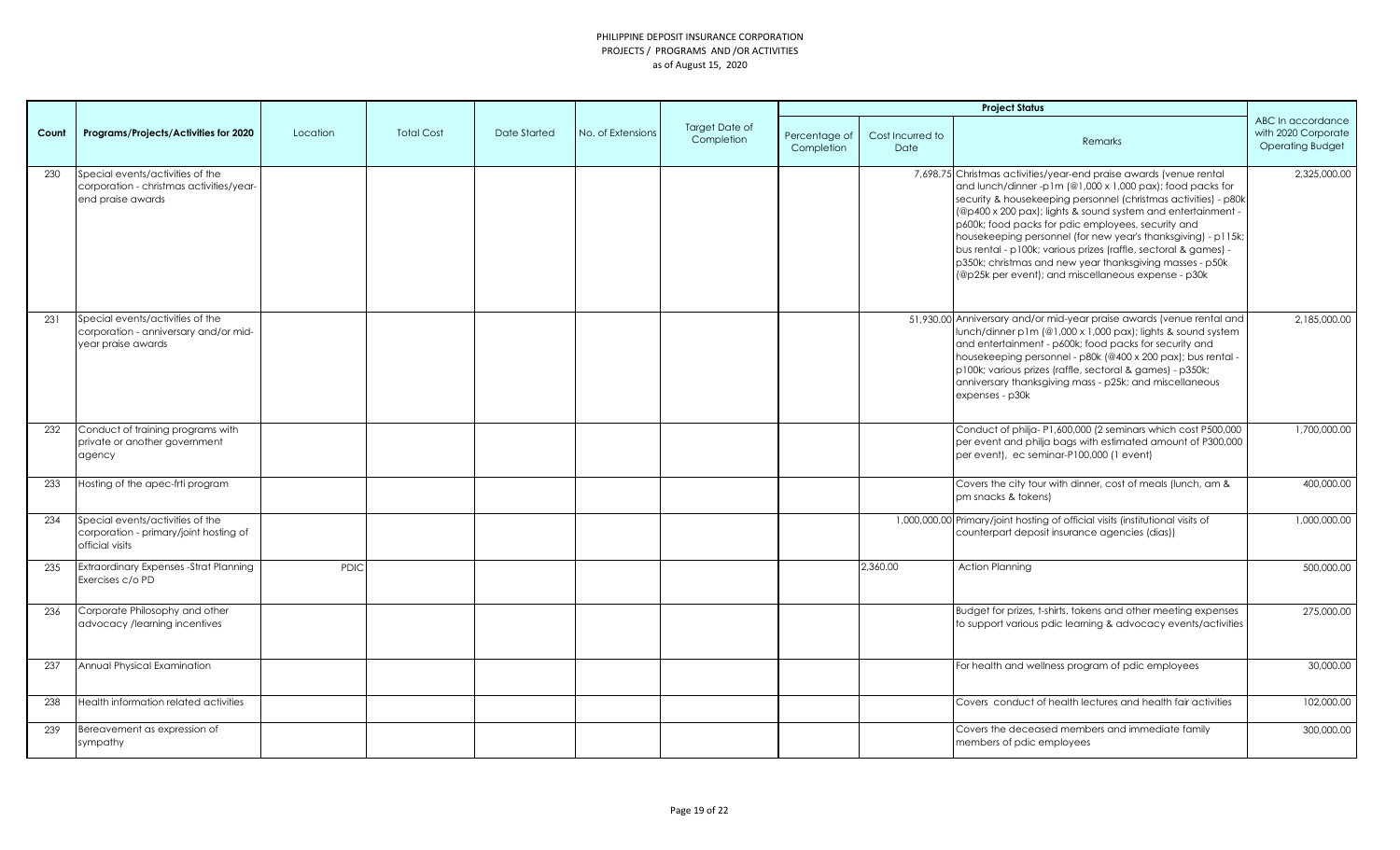|       |                                                                                                                                      |          |                   |              |                   |                                     | <b>Project Status</b>       |                          |                                                                                                                                                                                                |                                                                     |
|-------|--------------------------------------------------------------------------------------------------------------------------------------|----------|-------------------|--------------|-------------------|-------------------------------------|-----------------------------|--------------------------|------------------------------------------------------------------------------------------------------------------------------------------------------------------------------------------------|---------------------------------------------------------------------|
| Count | Programs/Projects/Activities for 2020                                                                                                | Location | <b>Total Cost</b> | Date Started | No. of Extensions | <b>Target Date of</b><br>Completion | Percentage of<br>Completion | Cost Incurred to<br>Date | Remarks                                                                                                                                                                                        | ABC In accordance<br>with 2020 Corporate<br><b>Operating Budget</b> |
| 240   | Bereavement as expression of<br>sympathy                                                                                             |          |                   |              |                   |                                     |                             |                          | 6,000.00 To organizations or individuals from outside of pdic<br>(procurement of funeral flower arrangements or mass card -<br>extending sympathy to bereaved stakeholders within the<br>year) | 72,000.00                                                           |
| 241   | Engagement of External Appraisal                                                                                                     |          |                   |              |                   |                                     |                             |                          | 1) For properties with by / cav above 5mn.<br>2) for<br>properties with expired appraisal that cannot be<br>accommodated by prad.                                                              | 8,540,800.00                                                        |
| 242   | CAPEX - Building and Other Structures -<br>General Contractor -<br>Renovation/Construction of PDIC<br><b>Building in Chino Roces</b> |          |                   |              |                   |                                     |                             |                          | General contractor - renovation/construction of pdic building<br>in chino roces                                                                                                                | 47,100,000.00                                                       |
| 243   | CAPEX - Building and Other Structures -<br>Construction of Steel Deck Multi-Level<br>Parking Structure at PDIC Chino Roces           |          |                   |              |                   |                                     |                             |                          | Construction of steel deck multi-level parking structure at pdic<br>chino roces                                                                                                                | 40,000,000.00                                                       |
| 244   | CAPEX - Building and Other Structures -<br>A & E Design Consultancy Services<br>(Revised Plans)                                      |          |                   |              |                   |                                     |                             |                          | A&E design consultancy services (revised plans)                                                                                                                                                | 1,119,000.00                                                        |
| 245   | CAPEX - Building and Other Structures -<br>A & E Design Consultancy Services<br>(Original Plans)                                     |          |                   |              |                   |                                     |                             |                          | A&E design consultancy servcies (original plans)                                                                                                                                               | 1,653,000.00                                                        |
| 246   | CAPEX - Building and Other StructuresS<br>Construction Project Management<br>(CPM) Consultancy Services                              |          |                   |              |                   |                                     |                             |                          | Construction project management (cpm) consultancy<br>services for the pdic building renovation project                                                                                         | 1,032,000.00                                                        |
| 247   | CAPEX - Building and Other Structures-<br>General Contractor -<br>Renovation/Construction of Proposed<br><b>BCS</b>                  |          |                   |              |                   |                                     |                             |                          | General contractor - renovation/construction of proposed<br>bcs                                                                                                                                | 55,000,000.00                                                       |
| 248   | Motor Vehicles                                                                                                                       |          |                   |              |                   |                                     |                             |                          | Motor vehicle - 20,720,000.00                                                                                                                                                                  | 20,720,000.00                                                       |
| 249   | Equipment for secondary backup site                                                                                                  |          |                   |              |                   |                                     |                             |                          | Equipment required for the set-up and implementation of the<br>secondary backup site                                                                                                           | 7,000,000.00                                                        |
| 250   | Web Application Firewall                                                                                                             |          |                   |              |                   |                                     |                             |                          | Security software for web applications                                                                                                                                                         | 2,200,000.00                                                        |
| 251   | Notebook computers                                                                                                                   |          |                   |              |                   |                                     |                             |                          | Replacement and additional units                                                                                                                                                               | 2,592,000.00                                                        |
| 252   | Desktop computers                                                                                                                    |          |                   |              |                   |                                     |                             |                          | Additional and replacement units                                                                                                                                                               | 1,236,400.00                                                        |
| 253   | Network laser printers                                                                                                               |          |                   |              |                   |                                     |                             |                          | Network laser printers                                                                                                                                                                         | 3,627,000.00                                                        |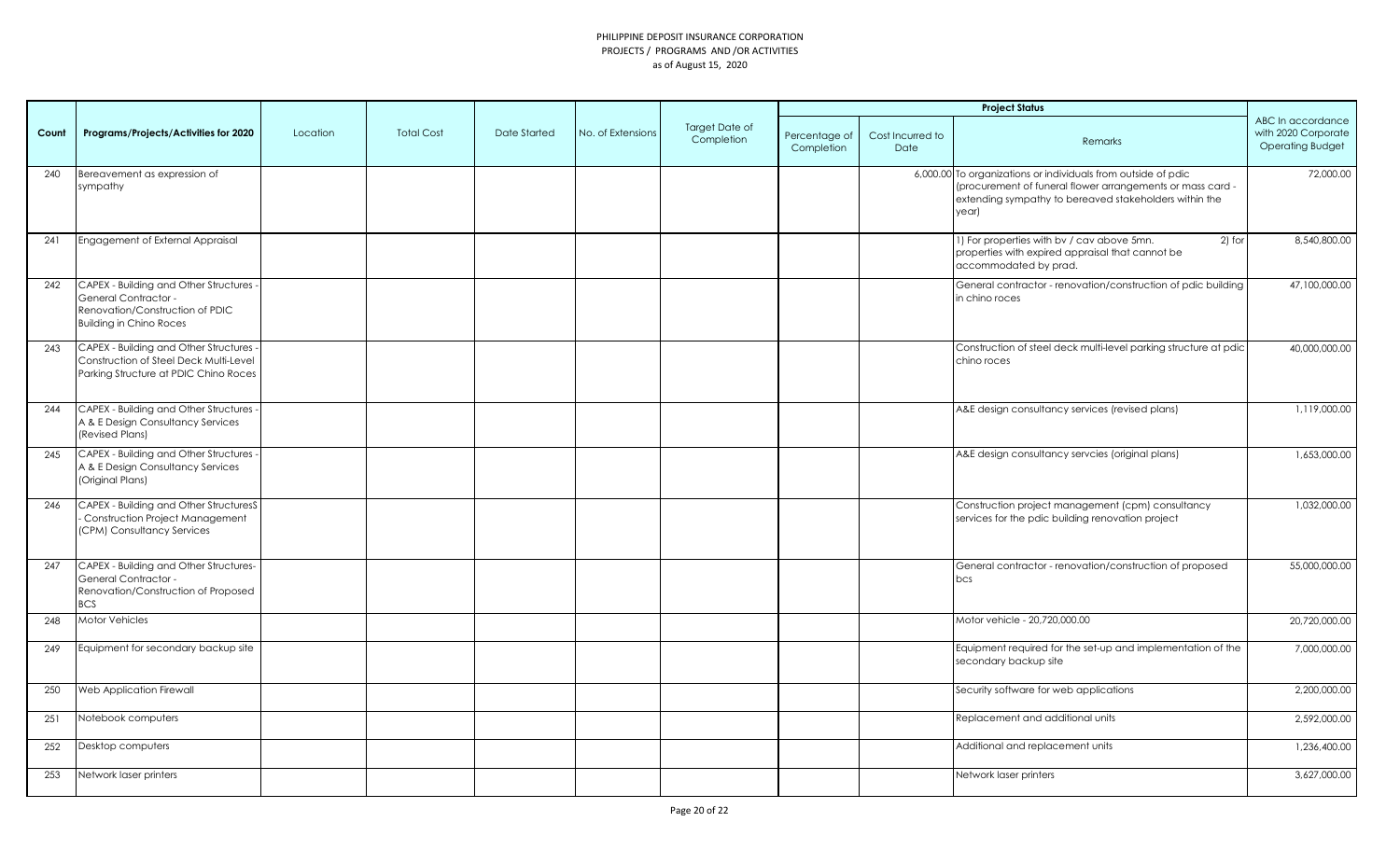|       | <b>Project Status</b>                                   |          |                   |              |                   |                              |                             |                          |                                                      |                                                                     |
|-------|---------------------------------------------------------|----------|-------------------|--------------|-------------------|------------------------------|-----------------------------|--------------------------|------------------------------------------------------|---------------------------------------------------------------------|
| Count | Programs/Projects/Activities for 2020                   | Location | <b>Total Cost</b> | Date Started | No. of Extensions | Target Date of<br>Completion | Percentage of<br>Completion | Cost Incurred to<br>Date | Remarks                                              | ABC In accordance<br>with 2020 Corporate<br><b>Operating Budget</b> |
| 254   | Line printers                                           |          |                   |              |                   |                              |                             |                          | Replacement                                          | 705,000.00                                                          |
| 255   | Large format printer                                    |          |                   |              |                   |                              |                             |                          | Replacement units                                    | 168,000.00                                                          |
| 256   | Colored laser printer                                   |          |                   |              |                   |                              |                             |                          | Replacement units                                    | 165,000.00                                                          |
| 257   | Mobile printer                                          |          |                   |              |                   |                              |                             |                          | Replacement units                                    | 90,400.00                                                           |
| 258   | High speed flatbed scanner                              |          |                   |              |                   |                              |                             |                          | Replacement units                                    | 1,200,000.00                                                        |
| 259   | Flatbed scanner                                         |          |                   |              |                   |                              |                             |                          | Replacement units                                    | 711,000.00                                                          |
| 260   | Integrated human resource<br>information system         |          |                   |              |                   |                              |                             |                          | CAPEX-Intangilbles                                   | 25,000,000.00                                                       |
| 261   | Integrated legal management system                      |          |                   |              |                   |                              |                             |                          | CAPEX-Intangilbles                                   | 12,000,000.00                                                       |
| 262   | Decision support system-graphical<br>information system |          |                   |              |                   |                              |                             |                          | CAPEX-Intangilbles                                   | 10,400,000.00                                                       |
| 263   | Corporate Budget System                                 |          |                   |              |                   |                              |                             |                          | CAPEX-Intangilbles                                   | 8,000,000.00                                                        |
| 264   | Common Funds System                                     |          |                   |              |                   |                              |                             |                          | CAPEX-Intangilbles                                   | 5,500,000.00                                                        |
| 265   | Loans Monitoring System                                 |          |                   |              |                   |                              |                             |                          | CAPEX-Intangilbles                                   | 5,200,000.00                                                        |
| 266   | Multifactor Authentication Software                     |          |                   |              |                   |                              |                             |                          | Software for additional security for officers        | 8,000,000.00                                                        |
| 267   | MS-SQL ent.ed. latest version + 15 cals                 |          |                   |              |                   |                              |                             |                          | CAPEX-Intangilbles                                   | 3,000,000.00                                                        |
| 268   | Software development toolkits                           |          |                   |              |                   |                              |                             |                          | CAPEX-Intangilbles                                   | 1,000,000.00                                                        |
| 269   | Reporting tool kits                                     |          |                   |              |                   |                              |                             |                          | CAPEX-Intangilbles                                   | 1,000,000.00                                                        |
| 270   | project management toolkit                              |          |                   |              |                   |                              |                             |                          | CAPEX-Intangilbles                                   | 1,000,000.00                                                        |
| 271   | MS Visual Studio For 15 developers                      |          |                   |              |                   |                              |                             |                          | CAPEX-Intangilbles                                   | 1,000,000.00                                                        |
| 272   | Automated Queueing System                               |          |                   |              |                   |                              |                             |                          | Replacement of queueing system being used at the pac | 500,000.00                                                          |
| 273   | Sams Plotter                                            |          |                   |              |                   |                              |                             |                          | Plotting software for prad                           | 368,000.00                                                          |
| 274   | SSL subscription                                        |          |                   |              |                   |                              |                             |                          | Internet access security                             | 35,000.00                                                           |
| 275   | Various - Office Equipment                              |          |                   |              |                   |                              |                             |                          | Various - office equipment                           | 511,256.00                                                          |